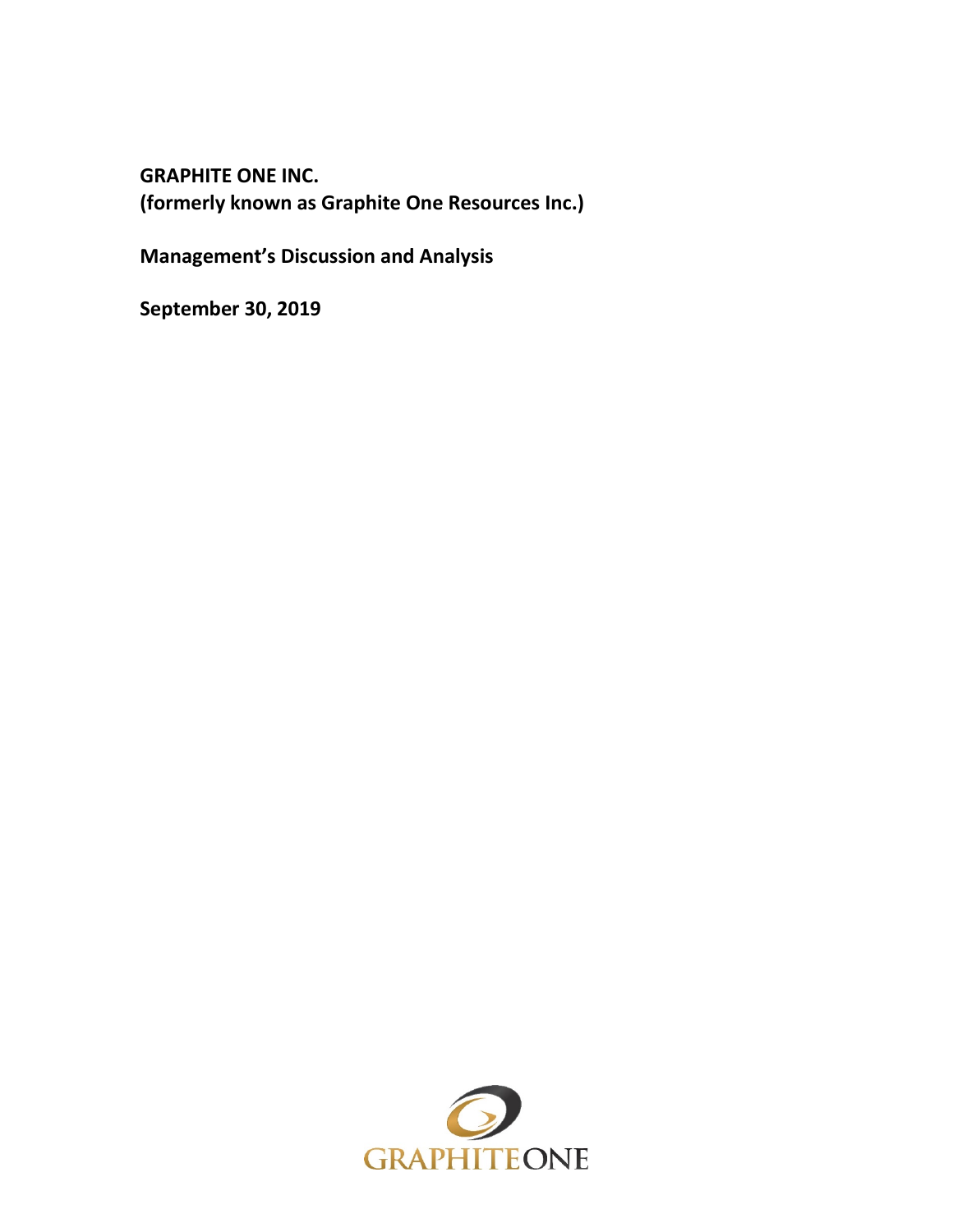The following Management's Discussion and Analysis ("MD&A"), prepared as of November 20, 2019, should be read together with the consolidated financial statements of Graphite One Inc. ("Graphite One" or the "Company") for the three and nine-month periods ended September 30, 2019 and September 30, 2018, and related notes thereto, which are prepared in accordance with International Financial Reporting Standards as issued by the International Accounting Standards Board ("IFRS"). All amounts are stated in Canadian dollars unless otherwise indicated. The reader should be aware that historical results are not necessarily indicative of future performance.

### **Forward Looking Statements**

Forward-looking statements look into the future and provide an opinion as to the effect of certain events and trends on the business. Certain statements contained in this MD&A constitute forward-looking statements. The use of any words such as "anticipate", "continue", "estimate", "expect", "may", "will", "project", "should", "believe" and similar expressions are intended to identify forward-looking statements. These forward-looking statements are based on current expectations and various estimates, factors and assumptions and involve known and unknown risks, uncertainties and other factors. Examples of where the company uses forward looking statements include when discussing exploration plans, operational plans and future expenditure expectations.

It is important to note that:

• Unless otherwise indicated, forward-looking statements in this MD&A describe the Company's expectations as of November 20, 2019.

• Readers are cautioned not to place undue reliance on these statements as the Company's actual results, performance or achievements may differ materially from any future results, performance or achievements expressed or implied by such forward-looking statements if known or unknown risks, uncertainties or other factors affect the Company's business, or if the Company's estimates or assumptions prove inaccurate. Therefore, the Company cannot provide any assurance that forwardlooking statements will materialize.

• The Company assumes no obligation to update or revise any forward-looking statement, whether as a result of new information, future events or any other reason except as required by law.

The mineral resource estimates reported in this MD&A were prepared in accordance with Canadian National Instrument 43-101 Standards of Disclosure for Mineral Projects ("NI 43-101"), as required by Canadian securities regulatory authorities. For United States reporting purposes, the United States Securities and Exchange Commission ("SEC") applies different standards in the classification of mineralization. In particular, while the terms "measured," "indicated" and "inferred" mineral resources are required pursuant to NI 43-101, the SEC does not recognize such terms. Canadian standards differ significantly from the requirements of the SEC. Investors are cautioned not to assume that any part or all of the mineral deposits in these categories constitute or will ever be converted into reserves. In addition, "inferred" mineral resources have a great amount of uncertainty as to their existence and great uncertainty as to their economic and legal feasibility. It cannot be assumed that all or any part of an inferred mineral resource will ever be upgraded to a higher category. Under Canadian securities laws, issuers must not make any disclosure of results of an economic analysis that includes inferred mineral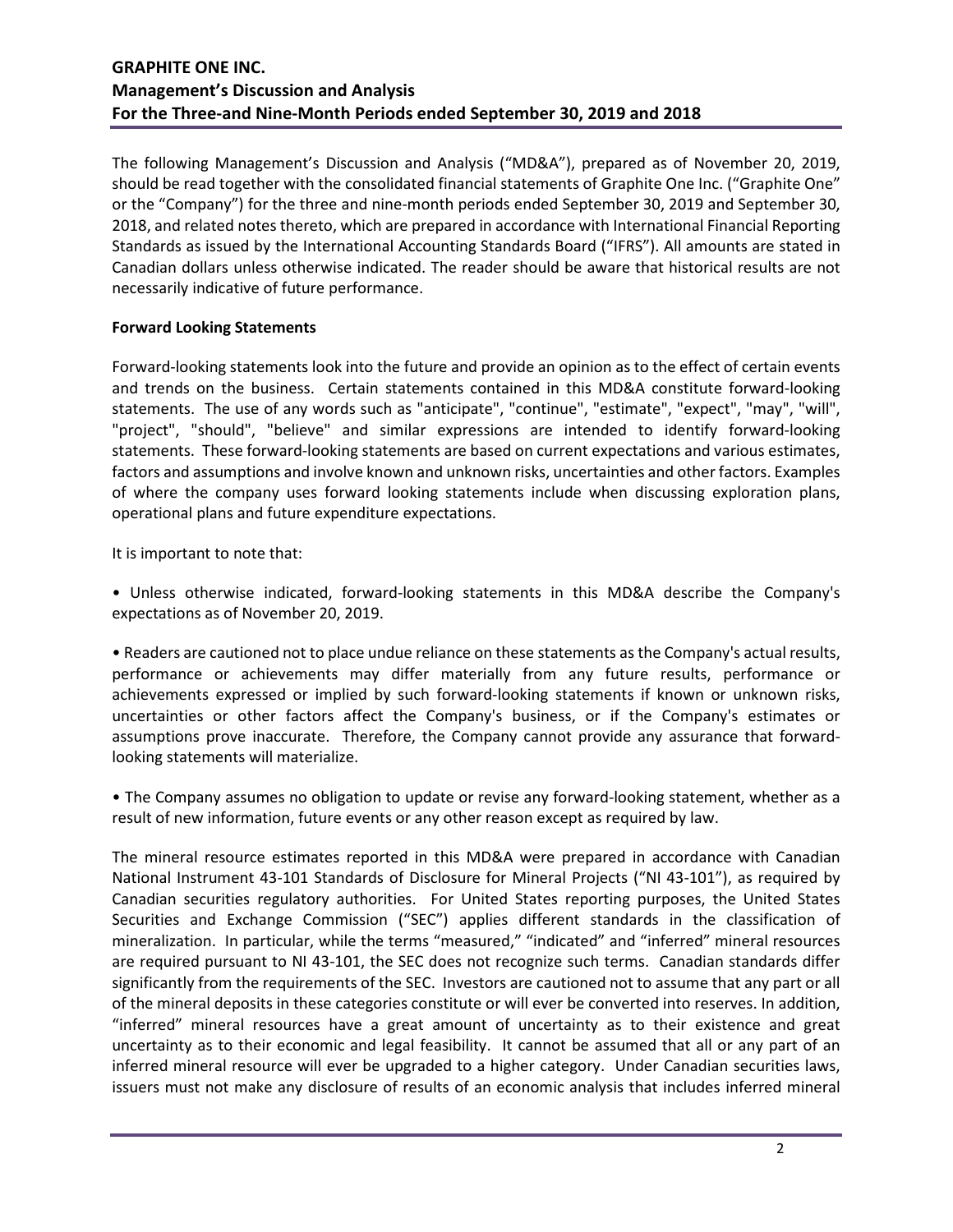resources, except in rare cases. Inferred mineral resources may be included in the results of a preliminary economic assessment.

For a description of material factors that could cause the Company's actual results to differ materially from the forward-looking statements in this MD&A, please see "Mining Risks" and "Business Risks".

### **Nature of Operations**

Graphite One was incorporated in Alberta and commenced operations on March 16, 2006 under the name Cedar Mountain Exploration Inc. On October 18, 2007, the Company closed its initial public offering and on October 29, 2007 began trading on the TSX-Venture Exchange under the symbol CED. On March 23, 2012, the Company changed its name to Graphite One Resources Inc. and adopted the symbol GPH on the TSX-Venture Exchange effective March 27, 2012. On June 11, 2012 the Company began trading in the over the counter market in the United States on the OTCQX under the symbol GPHOF and due to changes in the listing requirements of the OTCQX, the Company began trading on the OTCQB on April 1, 2017. On February 27, 2019, the Company changed its name to Graphite One Inc. Graphite One is the parent company of the consolidated group.

Graphite One is engaged in the acquisition, exploration and evaluation of graphitic mineral properties. The Company is focusing its exploration and evaluation efforts on the Graphite Creek Property. The recoverability of the invested amounts shown for the exploration and evaluation property is dependent upon the existence of economically recoverable reserves, securing and maintaining title and beneficial interest in the property, obtaining the necessary financing to complete development and, ultimately, generating sufficient profits from future production or sufficient proceeds from the disposition of the exploration and evaluation property. In July 2017, the Company released the results of its inaugural Preliminary Economic Assessment ("PEA") and on March 26, 2019 released an updated resource estimate. See "Preliminary Economic Assessment" for further discussion.

In November 2019, the Company appointed Dr. Shane D. Beattie as its Chief Technology Officer. Dr. Beattie received his Ph.D. in Physics through the Jeff Dahn Research Group at Dalhousie University in Halifax, Nova Scotia. The Jeff Dahn Research Group focuses on the physics and chemistry of materials for energy storage, primarily in lithium-ion batteries and Tesla Motors/Energy is its industrial sponsor. Dr. Beattie is leading the Company's plan to process and manufacture high grade graphite products primarily for electric vehicle batteries, energy storage systems, and other value-added markets. He has over 20 years of experience in the research, development and commercialization of lithium-ion and other energy storage systems in North America and Europe. Dr. Beattie has received numerous grants and awards for his work. With interests ranging from R&D through commercialization, Dr. Beattie has worked with automotive companies using Li-ion technology including Honda, Jaguar Land Rover, TATA Motors, BMW, and Nissan, and with cell manufacturers including CATL, BYD, A123, Sony, Saft, and Panasonic.

#### **Exploration and Evaluation Property**

# **Graphite Creek Property Summary**

The Graphite Creek Property is located on the Seward Peninsula of Alaska about 59 kilometers ("km") north of the deep seaport at Nome and is situated about 20 km from a seasonal road and 4km from tidewater.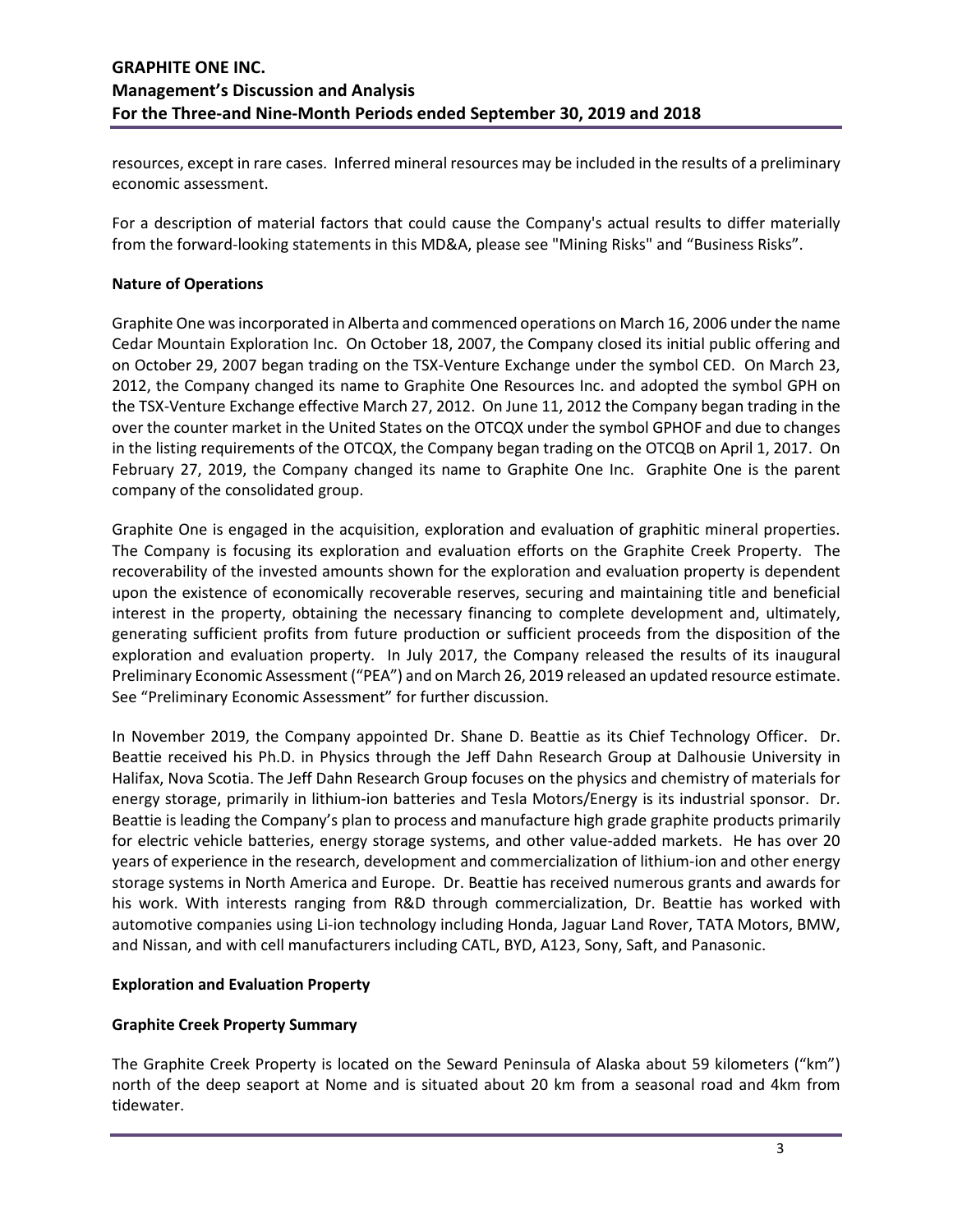The Graphite Creek Property consists of 176 mining claims covering 9,583 hectares (23,680 acres) and is comprised of:

- Fifty-six Alaska state mining claims (the "GC Purchased Property"); and,
- One hundred and twenty located Alaska state mining claims (the "GC Staked Property").

### **Graphite Creek Lease Agreement and Net Smelter Royalty Agreements**

In May 2015, the Company executed a long-term lease agreement ("Lease") with Kougarok LLC ("Kougarok"), commencing effective January 1, 2014 with an initial term of twenty years, and with provisions to extend the lease for two successive twenty-year periods and ultimately for as long as production continues from the property. An advance royalty in the amount of US\$30,000 was paid upon execution of the Lease, with annual payments of US\$30,000 due each year until January 2020. The advance royalty becomes US\$40,000 January 1, 2020, US\$50,000 January 1, 2021, and then increases by US\$10,000 each year until production commences. All required payments under the Lease have been made to date. The production royalties are to be calculated as follows: 5% from lands in 4 former federal claims originally located in 1943; 2.5% from lands within 20 former federal claims; 5% from lands within state claims staked by the Company within the area of interest; and 2.5% from state claims acquired by the Company within the area of interest. All advance royalties paid may be recouped from production royalties. The Company has the option to reduce the production royalties by up to 2% by paying US\$2 million for each 1% reduction of the production royalties.

On January 24, 2012, the Company purchased from a private individual (the "Seller") 28 of the claims included in the GC Purchased Property for \$20,000 and a 2% production royalty on future production from the GC Purchased Property. The Company had the right to purchase the production royalty for \$1 million until January 24, 2015 (the "Royalty Purchase Option"). The Company and the Seller entered into an extension agreement effective January 24, 2015 (the "2015 Extension Agreement") whereby the Royalty Purchase Option could have been exercised at any time on or before the earlier of (i) January 24, 2017, or (ii) the date that is six (6) months after the release by the Company of a feasibility study on the Graphite Creek Property. In connection with the 2015 Extension Agreement, the Company issued to the Seller preconsolidated 769,231 common shares of the Company at an issue price of \$0.13 per share. In January 2017, the Company and the Seller agreed to further extend the terms of the Royalty Purchase Option and entered into an extension agreement effective January 24, 2017 (the "2017 Extension Agreement") whereby the Royalty Purchase Option may be exercised at any time on or before January 24, 2021. In connection with the 2017 Extension Agreement, the Company issued to the Seller pre-consolidated 1,666,667 common shares of the Company at an issue price of \$0.09 per share and 1,153,846 common share purchase warrants of the Company.

During June 2015, the Company purchased from another private individual the balance of the GC Purchased Property (28 Alaska state mining claims covering the same lands as the 28 Alaska state mining claims acquired in January 2012) for US\$50,000, the issuance of 3 million common shares of the Company at a fair value of \$270,000 and a royalty interest equal to 1% of the Net Smelter Returns received by the Company on production from the claims. The Company has the right to purchase the royalty for US\$500,000 at any time within 36 months following the start of mine production.

The Company located an additional 43 Alaska state mining claims in 2015, bringing the total to 176 Alaska state claims, for a total area of 9,583 hectares (23,680 acres) covering the project area. The new claims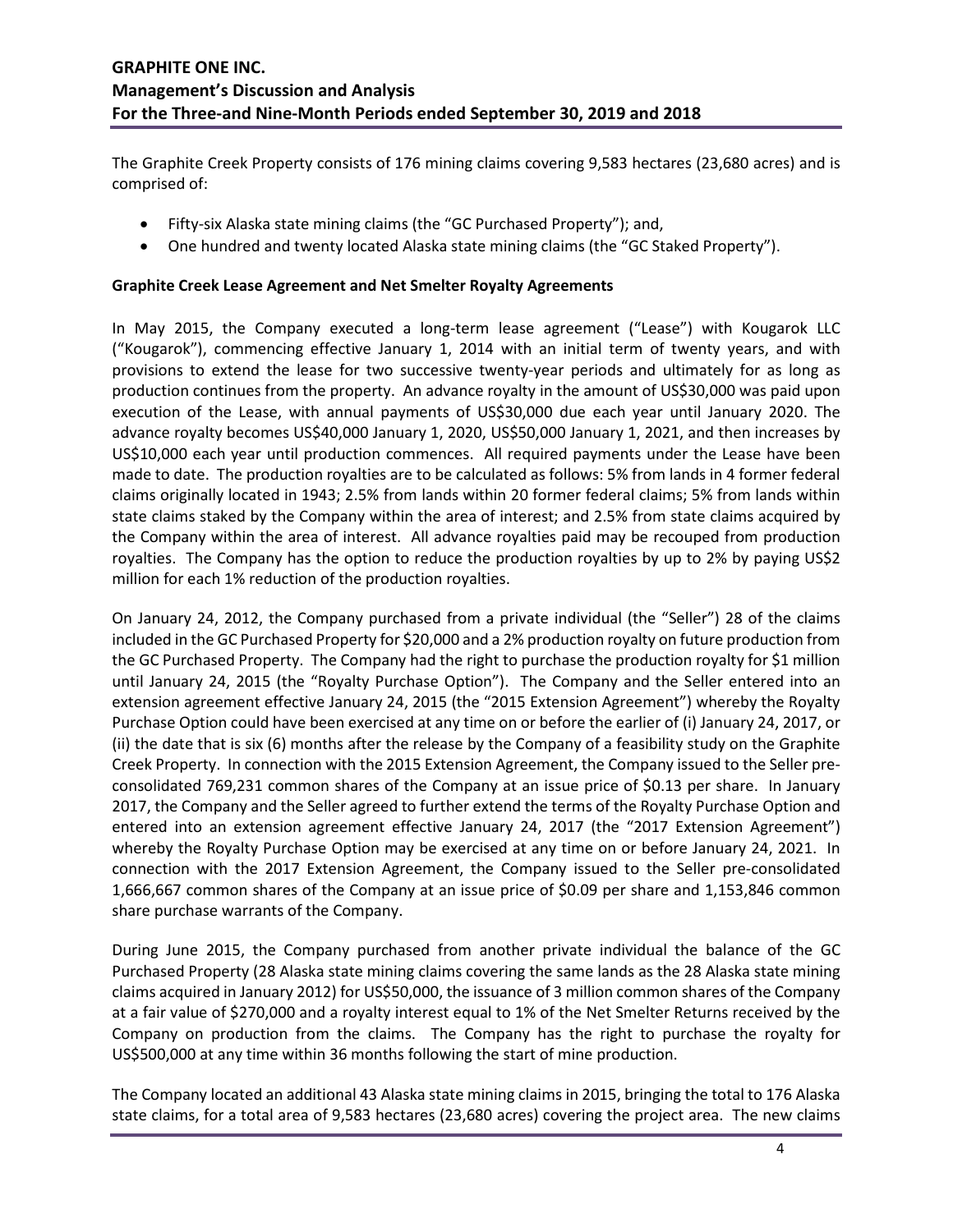include eight on Alaska select and transferred lands and 35 on unselected Alaska state land, which will require selection and transfer to be active. These new claims cover areas adjacent to the Graphite Creek deposit for potential infrastructure needs and access to tide water.

In March 2018 and under the terms of the Lease, Kougarok completed the conversion of its 24 Federal unpatented lode mining claims to State of Alaska mining claims with the Alaska Department of Natural Resources. The Company in turn transferred ownership to Kougarok of thirteen of its Alaska state mining claims that overlapped with the lands of 4 of the former federal claims and simultaneously leased them back from Kougarok. This conversion relieves the Company of the need to comply with certain federal regulatory requirements since federal lands are no longer involved and is anticipated to simplify the permitting process for the project.

### **TRU Graphite Reports**

In 2014, TRU Group was commissioned by the Company to identify options for the Graphite Creek Project with a focus on matching the resources to up-market functionalized end uses for graphite (Stage A). In 2015, TRU Group undertook a second stage of study (Stage B) to conduct test work and determine the characteristics of the graphite. On April 15, 2015, the Company announced receipt of TRU Group's Stage B Report (see the Company's press release dated April 15, 2015) which revealed that Graphite Creek graphite has unique characteristics, including spheroidal shaped graphite, high proportions of coarse flake graphite with high aspect ratios and naturally expanded/exfoliated flake graphite. TRU Group also identified the need for additional research and development to more fully understand these characteristics and the impact on processing and finished products. As a result of the importance of this development, the Company suspended work on its PEA in order to incorporate the findings from the Stage B Report into the PEA.

In November 2015, the Company engaged TRU Group to produce trial spherical graphite lab samples for internal assessment of electrochemical performance and for potential end-user evaluation. In May 2016, the Company announced the successful production of premium grade spheroidized graphite ("SPG") from 99.98% Cg purified graphite (see the Company's press release dated May 5, 2016), with yield in these first trial runs averaging 74.6%. The results of Phase 5 of the Company's Exploratory Product Development have shown that first discharge capacity of the samples approached, and in one case equaled the theoretical maximum capacity of natural graphite and results from repeat charge/discharge cycles confirm high performance, repeatability and stability of GPH STAX graphite (see the Company's press release dated May 20, 2016).

#### **Preliminary Economic Assessment**

In January 2017, the Company announced the results of its PEA for the Graphite Creek Project. The Project is conceived as a vertically integrated manufacturer of high grade Coated Spherical Graphite ("CSG") with mining and processing facilities near Nome, Alaska and advanced material processing done at a dedicated graphite product manufacturing facility situated, for the purposes of the PEA, in Washington State.

The PEA projects an estimated Net Present Value ("NPV") for the Project on a pre-tax basis of US\$1,037 million using a 10% discount rate, with an Internal Rate of Return ("IRR") of 27%. On a post-tax basis, the NPV is projected at US\$616 million using a 10% discount rate, with an Internal Rate of Return ("IRR") of 22%. Combined federal taxes, state taxes and royalties are about US\$2,163 million or 32% of earnings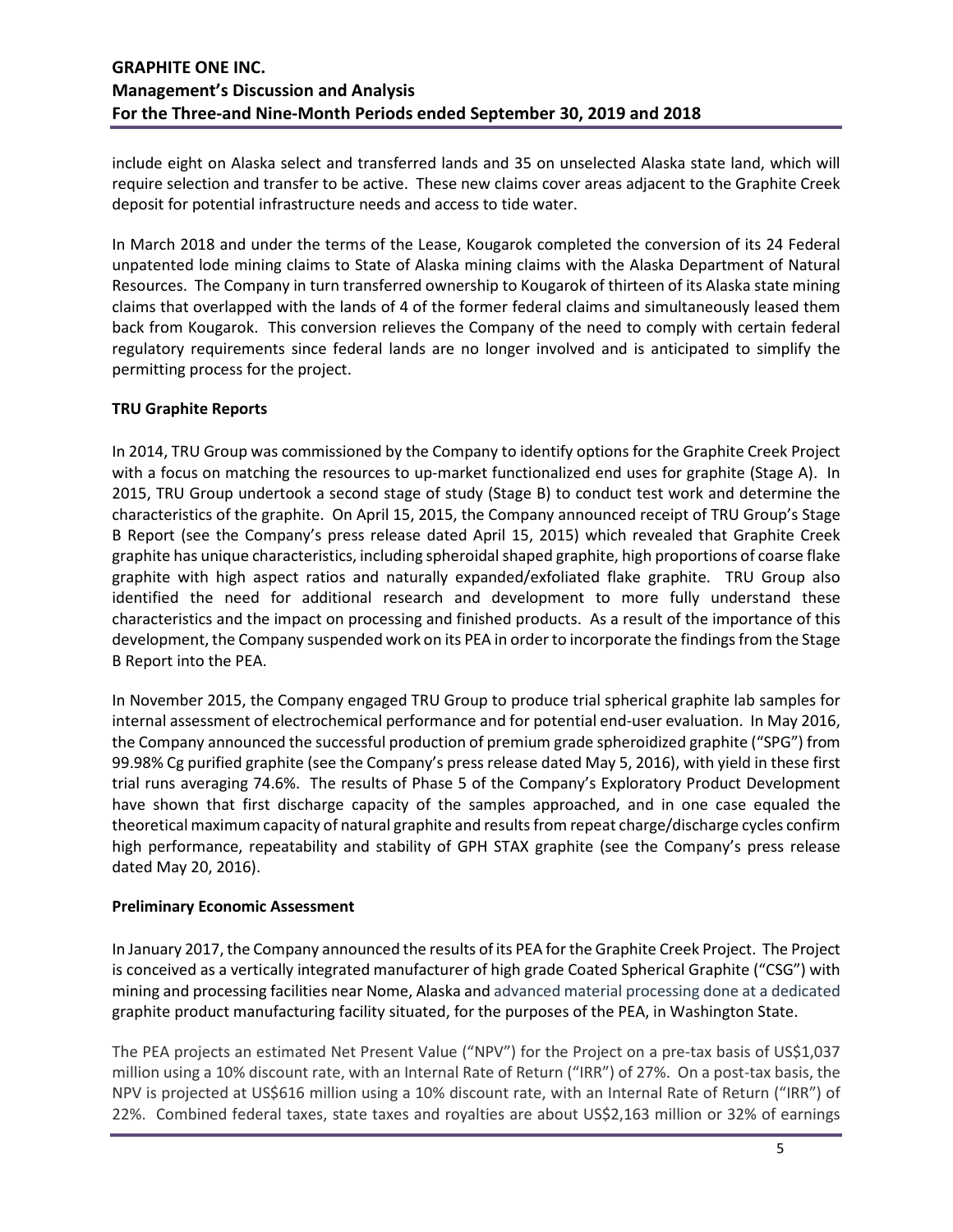before depreciation, interest and taxes ("EBDIT"). Annual production of CSG and other graphite specialty materials is projected at 55,350 metric tonnes when full production is reached in Year 6. The PEA is based on 40 years of indicated and inferred resources grading 7% Cg (graphite) that have been identified in the target exploitation zone to sustain full scale operations, notwithstanding additional potential resources immediately outside the target zone or the broader Graphite Creek property.

| Summary of the Project's Pre-Tax Financial Results (US\$ Million)  |         |  |  |  |  |
|--------------------------------------------------------------------|---------|--|--|--|--|
| Project Earnings before Depreciation, Interest and Taxes (EBDIT)   | \$6,696 |  |  |  |  |
| Net Cash Flow                                                      | \$6,268 |  |  |  |  |
| NPV of Net Cash Flow at 10% Discount Rate                          | \$1,037 |  |  |  |  |
| <b>IRR</b>                                                         | 27%     |  |  |  |  |
| Payback Period in Production Year                                  | 4       |  |  |  |  |
|                                                                    |         |  |  |  |  |
|                                                                    |         |  |  |  |  |
| Summary of the Project's Post-Tax Financial Results (US\$ Million) |         |  |  |  |  |
| <b>Project Earnings Post-tax</b>                                   | \$4,533 |  |  |  |  |
| Capital Outlay and NSR Buyout/Buydown                              | \$433   |  |  |  |  |
| Net Cash Flow Post-tax                                             | \$4,100 |  |  |  |  |
| NPV of Net Cash Flow at 10% Discount Rate                          | \$616   |  |  |  |  |
| <b>IRR</b>                                                         | 22%     |  |  |  |  |

Pending a detailed graphite market study, the PEA is based on a selling price of US\$6,200 per tonne for CSG and an average selling price of US\$1,500 per tonne for Purified Graphite Powders. The Project's average blended price of its manufactured products is expected to be US\$5,054 per tonne, ex plant, on a 2016 constant US dollar basis. This is expected to generate cash earnings of US\$182 million per year on sales of US\$280 million at full capacity with a consolidated operating margin ("EBDIT") of 63% on sales. CSG will dominate output and is expected to account for 75% of sales volume and 93% of sales revenue, or US\$260 million, of the total. Purified graphite powders will account for the balance with sales of US\$20 million.

# **PEA Mineral Resource Estimates**

The Company's mineral resources as identified in the PEA contain an estimated 10.3 million tonnes classified as Indicated Resources averaging 7.2% Cg, and 71.2 million tonnes classified as Inferred Resources grading 7.0% Cg, both at 6% graphitic carbon ("Cg") cut-off grade. The resource estimates are summarized in the table below.

Using results from the 2018 field program, the resource estimates were updated on March 26, 2019. The updated resource estimates are summarized starting on page 9 and compared to the estimates in the PEA.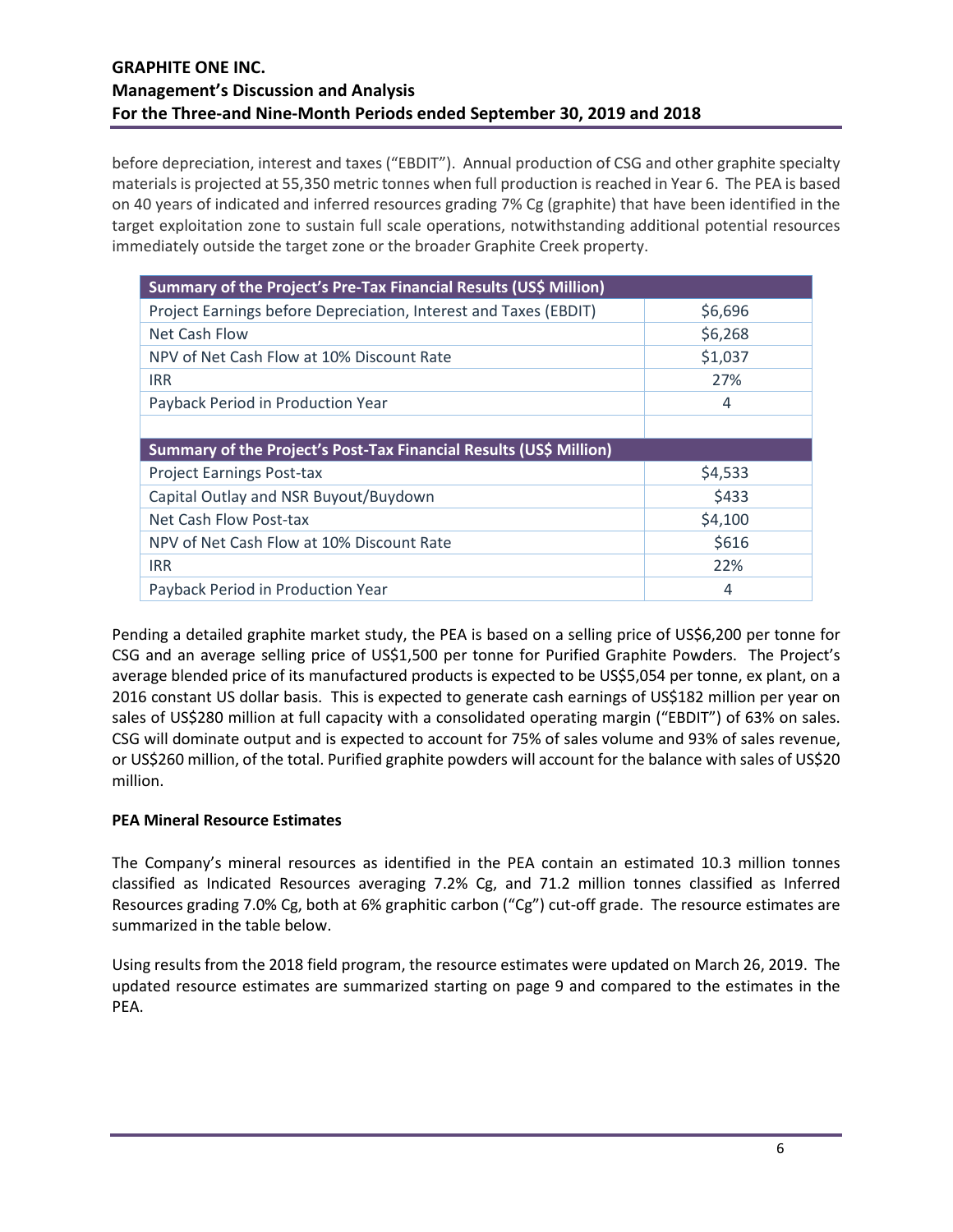| Graphite Creek Mineral Resource Estimates - January 2017 <sup>c</sup> |                              |                         |                                                                 |  |  |  |  |
|-----------------------------------------------------------------------|------------------------------|-------------------------|-----------------------------------------------------------------|--|--|--|--|
| <b>Mineral Resource</b><br>Classification <sup>a</sup>                | Tonnage<br>(Million Tonnesb) | Graphite %<br>$(\% Cg)$ | In Situ Graphite <sup>b</sup><br>$(000's$ Tonnes <sup>b</sup> ) |  |  |  |  |
| Indicated                                                             | 10.3                         | 7.2                     | 1,133,000                                                       |  |  |  |  |
| Inferred                                                              | 71 2                         | 7.0                     | 1,109,000                                                       |  |  |  |  |

- a: This resource estimate uses a 6.0 % Cg cut-off grade with a resource recovery of 80 to 95% Graphite concentrate with average selling price of US\$5,054/tonne.
- b: The tonnage and in situ graphite (metric tonnes) have been rounded off to the nearest thousand, and therefore may not tally due to rounding.
- c: Mineral resources are not mineral reserves and do not have demonstrated economic viability. There is no guarantee that all or any part of the mineral resource will be converted into a mineral reserve.

The mineral resource estimate was prepared by R. James Robinson, P.Geo of TRU Group Inc., who is an independent Qualified Persons under National Instrument 43-101, using the most current Canadian Institute of Mining, Metallurgy and Petroleum (CIM) Standards on Mineral Resources and Reserves, Definitions and Guidelines.

Resource estimates are based on cumulative drill data from the Company's 2012, 2013 and 2014 drill programs, totaling 48 holes and about 7,500 metres of drilling.

The Project's economic analysis has been designed based on the 6% mining cut-off grade, producing the desired 7.0% Cg mill-feed head grade. The scale of available material at 7% Cg is estimated to be 43.66 million tonnes using both Indicated and Inferred Resources, sufficient to support over 40 years of mining at full-scale production of 1,018,000 tonnes per year.

# **Graphite Creek Mine**

The Graphite Creek Mine (the "Mine") has been designed to operate on a 24-hour per day schedule (assuming two 12-hour shifts per day) on a year-round basis. When in full production in Year 6, the mine plan proposes delivering 1,018,000 tpy of graphite mineralized material to a nearby Mineral Processing Plant ("Processing Plant"). The PEA assumes mining would be performed year-round with owneroperated equipment.

#### **Processing Plant**

The proposed Processing Plant, to be located at the Mine when at full production capacity, is to receive from the Mine 1,018,000 tpy of graphite mineralization grading 7% Cg and extract and recover 60,000 tpy of concentrate, grading 95% Cg. Graphite recovery during mineral processing is assumed under optimized conditions to reach 80%. The single concentrate recovered would be packaged in one tonne super sacks, placed in 20 tonne shipping containers and trucked to the Port of Nome. The containers would be loaded onto barges during the seasonal shipping window and delivered to the Product Manufacturing Plant (the "Manufacturing Plant").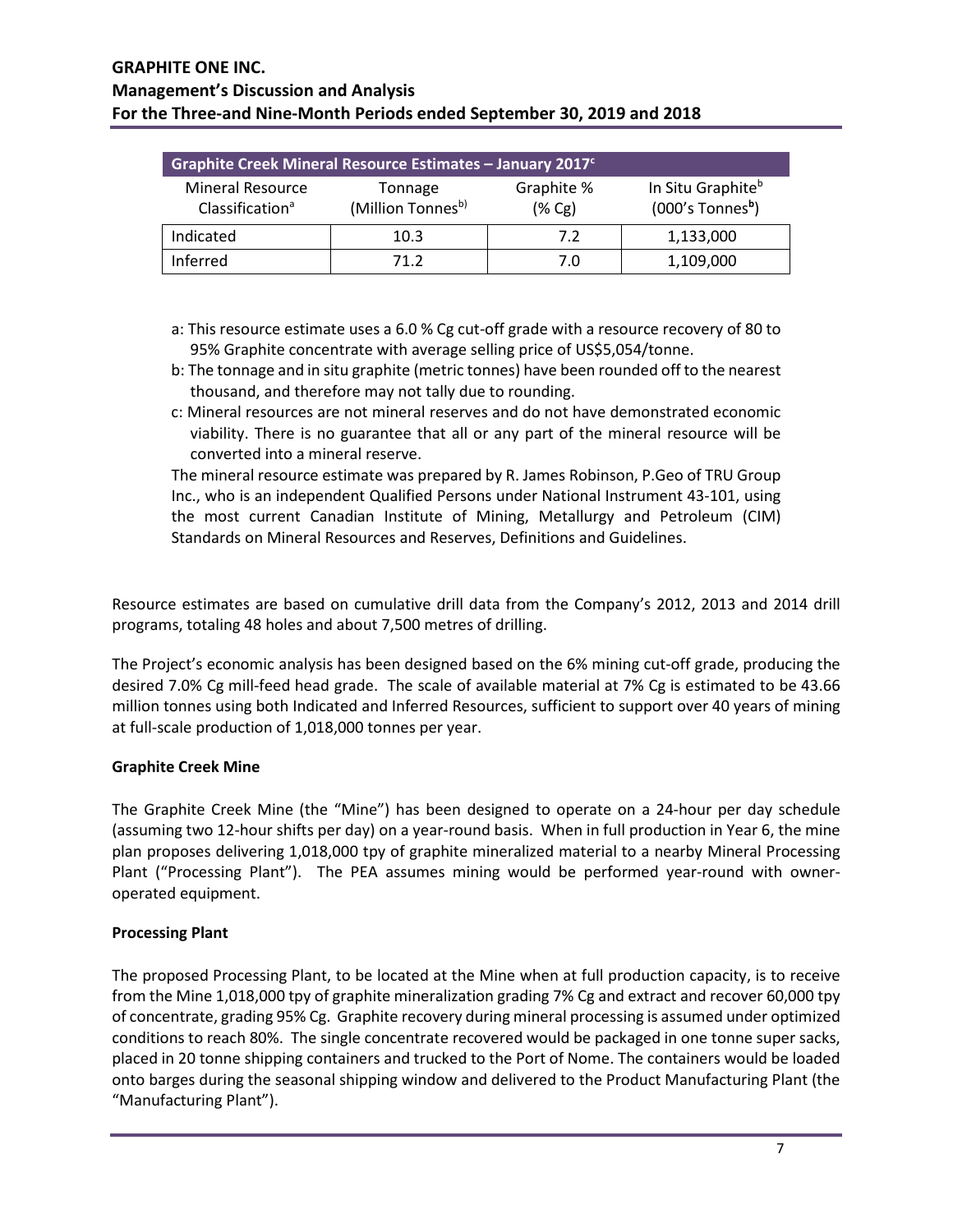#### **Manufacturing Plant**

For purposes of the PEA, the Manufacturing Plant is assumed to be situated on a brownfield industrial site in Washington State serviced by public utilities with developed road and rail infrastructure. Criteria relevant to deciding its location include power cost, availability of industrial zoned land, proximity to tidewater and port facilities, and infrastructure that supports both the workforce and delivery logistics for input materials, services and finished products. The Company is identifying suitable locations for the Manufacturing Plant site.

The Manufacturing Plant would receive 60,000 tpy of concentrate grading 95% Cg from the Processing Plant. It would then be purified under an inert atmosphere to at least 99.95% Cg. Spherical graphite size fractions suitable for lithium-ion batteries are combined with coating precursor. The 'green' surface coated graphite product is heat treated in kiln type furnaces to harden the coating and into the final spherical graphite product.

Finished products at full production are projected to include:

- 41,850 tpy of Coated Spherical Graphite with a minimum purity of 99.95% Cg for the EV Li-ion battery market; and,
- 13,500 tpy Purified Graphite Powders, 99.8% Cg, <20 microns, suitable for lubricants, friction products, conductive polymers, specialty powder and metallurgical additives.

### **Project Capital Cost Summary**

Estimated capital costs for mining operations, the Processing Plant and the Manufacturing Plant and infrastructure are summarized in the table below and estimated to be US\$363 million. The plant capital expenditures were spread over three years and ramp up to full production at 60,000 tpy of graphite concentrate at the Processing Plant in Year Six of production. The Manufacturing Plant would concurrently reach full capacity of 55,350 tpy of graphite products. No contingency is included for the two plants. Indirect costs were assumed to be 33% of direct costs: 20% for EPCM (engineering, procurement, construction & management), 10% for freight and capital spare parts, and 3% for commissioning and start-up costs.

| <b>Operations Category</b>         | <b>Capital Cost</b><br>(US\$ millions) |
|------------------------------------|----------------------------------------|
| Mine & Processing Plant            | \$233                                  |
| <b>Product Manufacturing Plant</b> | \$130                                  |
| <b>Total All Operations</b>        | \$363                                  |

#### **Capital Cost Estimates, Mine and Plants**

#### **Project Operating Cost Summary**

Operating costs at full capacity for the Mine, Processing Plant and Infrastructure, and the Manufacturing Plant are estimated to be US\$98 million per year, as summarized in the table below. On a plant input/output basis, the total Project operating cost equates to US\$96 per tonne of processing plant feed or US\$1,774 per tonne of finished graphite product.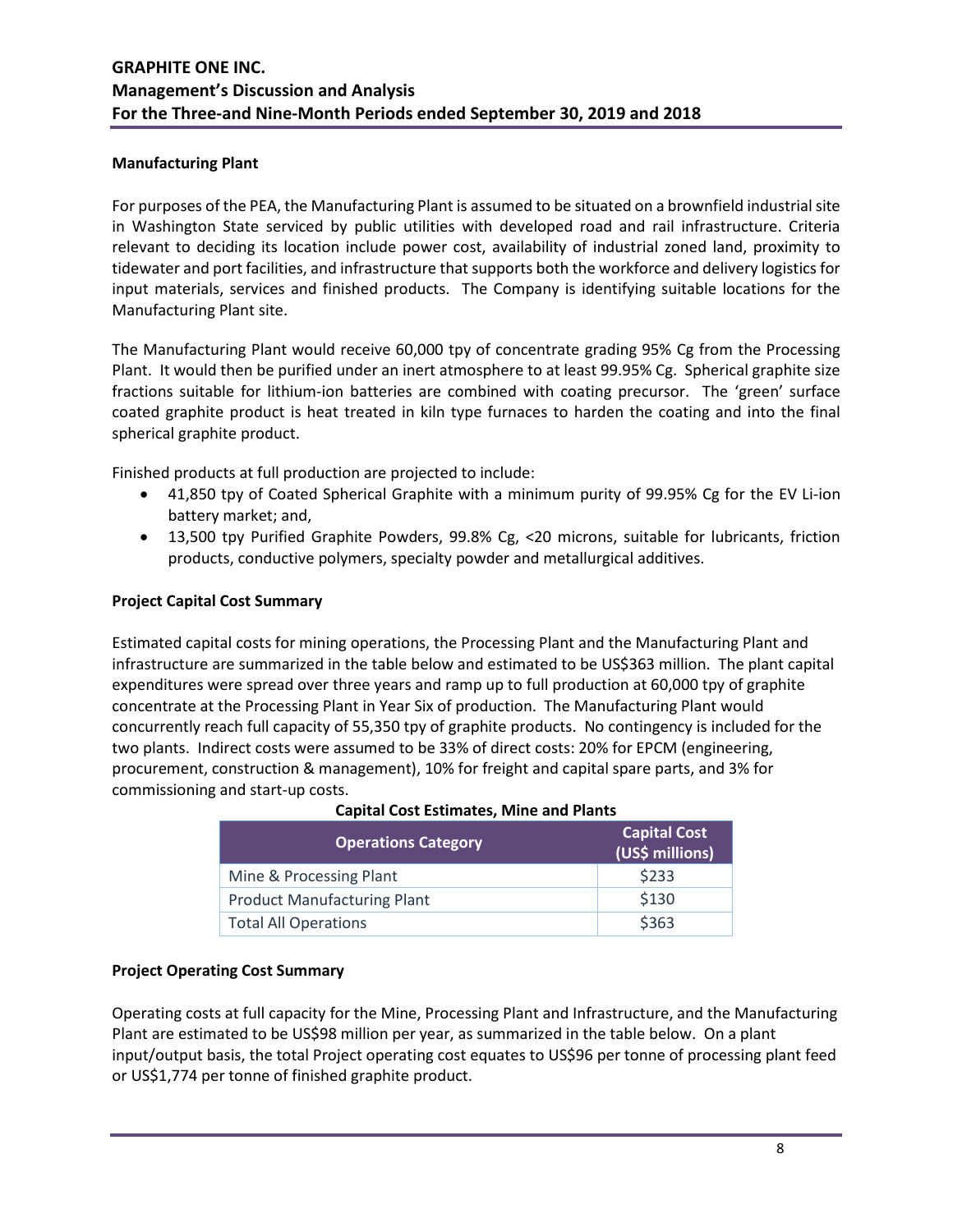| <b>MAJOR OPERATING COST ITEM</b>                                             | <b>Mining</b><br>(US\$000) | <b>Mineral</b><br><b>Processing</b><br>(US\$ 000) | <b>Product</b><br><b>Manufacturing</b><br>(US\$000) | Integrated<br>Project<br>(US\$ 000) |
|------------------------------------------------------------------------------|----------------------------|---------------------------------------------------|-----------------------------------------------------|-------------------------------------|
| Labour                                                                       | \$21,887                   | \$12,170                                          | \$7,270                                             | \$41,327                            |
| Energy (Power and Diesel) <sup>1</sup>                                       |                            | \$9,900                                           | \$14,900                                            | \$24,800                            |
| <b>Equipment Operation</b>                                                   | \$2,800                    |                                                   |                                                     | \$2,800                             |
| Consumables                                                                  |                            | \$3,300                                           | \$7,100                                             | \$10,400                            |
| Maintenance & Supplies                                                       | \$1,781                    | \$2,700                                           | \$3,600                                             | \$8,081                             |
| Miscellaneous                                                                | \$1,273                    |                                                   |                                                     | \$1,273                             |
| <b>Concentrate Shipping</b>                                                  |                            | \$1,800                                           | \$7,698                                             | \$9,498                             |
| <b>Total Operating Cost (OPEX)</b>                                           | \$27,741                   | \$29,870                                          | \$40,568                                            | \$98,179                            |
|                                                                              |                            |                                                   |                                                     |                                     |
| <b>Operating Expenses per tonne</b>                                          | (US <sup>5</sup> )         | (US <sup>5</sup> )                                | (US <sub>5</sub> )                                  | (US <sub>5</sub> )                  |
| <b>Processing Plant Feed</b>                                                 | \$27                       | \$29                                              | \$40                                                | \$96                                |
| Concentrate                                                                  | \$462                      | \$498                                             | \$676                                               | \$1,636                             |
| <b>Graphite Product</b>                                                      | \$501                      | \$540                                             | \$733                                               | \$1,774                             |
| Notes: 1 The mining energy cost is included in Mineral Processing Plant cost |                            |                                                   |                                                     |                                     |

The complete PEA can be obtained on the SEDAR website at *[www.sedar.com](https://www.sedar.com/search/search_form_pc_en.htm)*.

# **Alaska Industrial Development and Export Authority**

On February 16, 2017 the Company and the Alaska Industrial Development and Export Authority ("AIDEA") announced that they had entered into a Memorandum of Understanding ("MOU") to explore opportunities to collaborate on the development of Graphite One's proposed Project as outlined in the PEA (see Press Release of February 16, 2017).

# **2018 Field Program and Updated Resource Estimate**

During the summer and fall of 2018, the Company conducted a field program that comprised 801 metres in six core holes. The drill holes were angled to perpendicularly intercept the projected graphite material zones with the objective of determining their true thickness. Results from all 2018 drill holes were consistent with previous drilling in the graphite mineralized zones, including significant high-grade intercepts with Cg values greater than 10 percent.

The field program also included preliminary field surveying and an aerial LiDAR survey along possible access routes. Surface water sampling and anadromous fish surveys were also conducted, which added to the environmental baseline studies from prior years.

Further to the 2018 drill program, the Company issued an updated resource estimate on March 26, 2019 and filed the mineral resource update report on SEDAR on May 9, 2019. The results from the drill program moved a portion of the previously released resource estimate set forth in the PEA from Indicated to Measured Resource status.

Following are the highlights of the updated resource estimate as compared to the estimate reported in the PEA.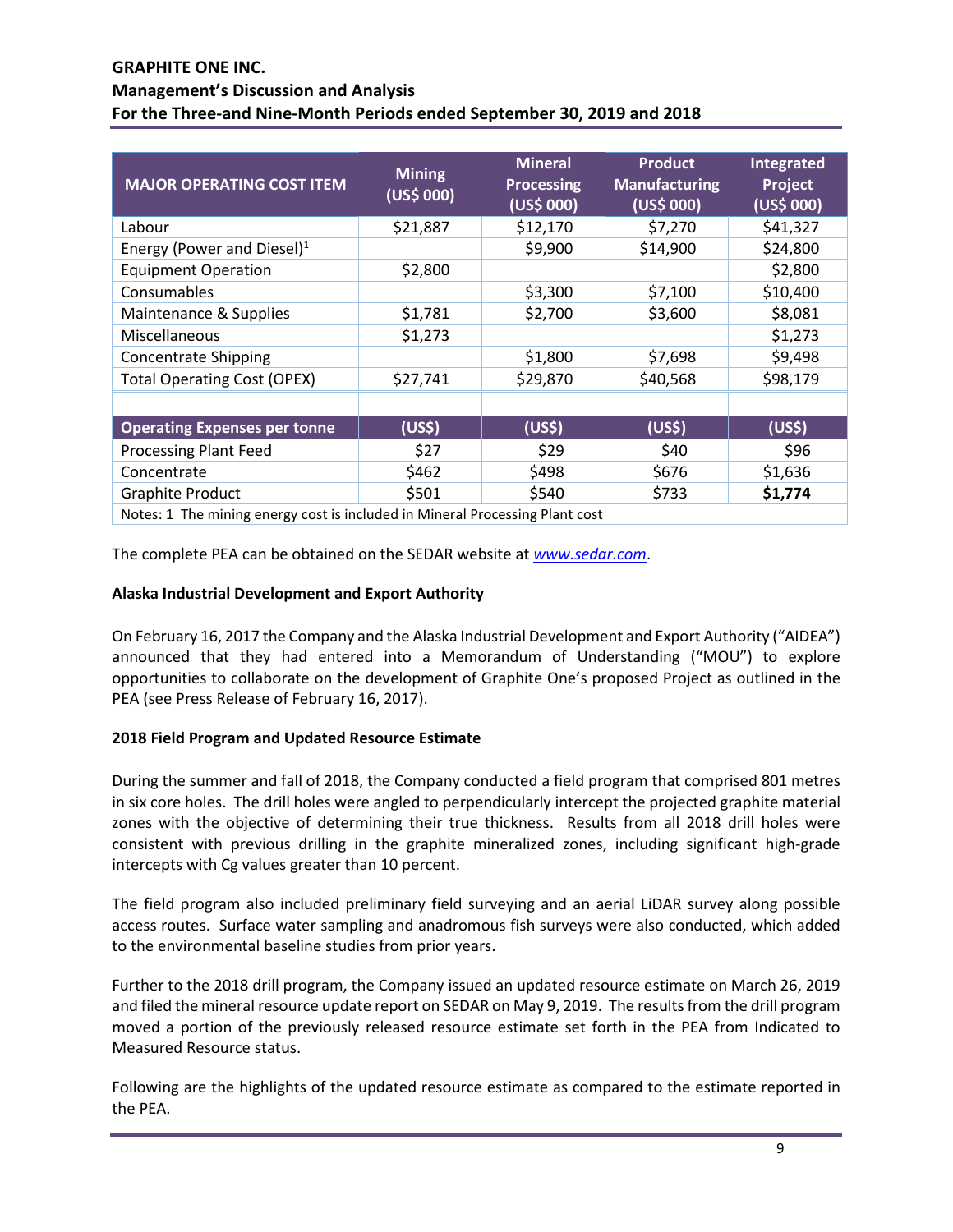- Infill drilling results from 2018 and a more detailed block model have elevated a portion of the resource to Measured Resources, totaling 1.69 Mt at 8.0% Cg and 0.14 Mt of contained graphite.
- Total Measured and Indicated Resources are 10.95 Mt at 7.8% Cg with 0.85 Mt of contained graphite. This represents a 6% increase in tonnage, an 8% improvement in grade and a 14% increase in contained graphite when compared to the PEA's Indicated Resource results.
- Inferred Resources totaled 91.89 Mt at 8.0% Cg with 7.3 Mt of contained graphite. This represents an increase in tonnage, grade and contained graphite when compared to the PEA's Inferred Resources and supports the potential of a long-term mine life described by the PEA.
- High-grade graphite mineralization is present at the surface and has been extended to depths of over 200 m by drilling.
- The deposit remains open along strike in both the east and west directions, as well as down dip.
- The updated resource estimate provides direction for continued drilling which is expected to form the basis for a pre-feasibility study, the next phase for the Project.

The updated mineral resource estimate for the Graphite Creek Project is summarized in the following table and is compared to the previous mineral resource estimate reported in the PEA.

The PEA presented a cut-off grade of 6.0% Cg "as it would produce mill feed grading 7% percent Cg. This has been determined to be the minimum grade required to support economically viable graphite production in western Alaska."<sup>[1](#page-9-0)</sup> With this guidance, a cut-off grade of 5.0% Cg for the updated resource estimate was selected as it resulted in Cg grades in excess of 7% in all resource categories. The selected cut-off grades in each case are highlighted in the table below.

<span id="page-9-0"></span><sup>1</sup> Page 14-7; NI 43-101 Preliminary Economic Analysis on the Graphite One Project; dated June 30, 2017 and filed July 12, 2017; Prepared by TRU Group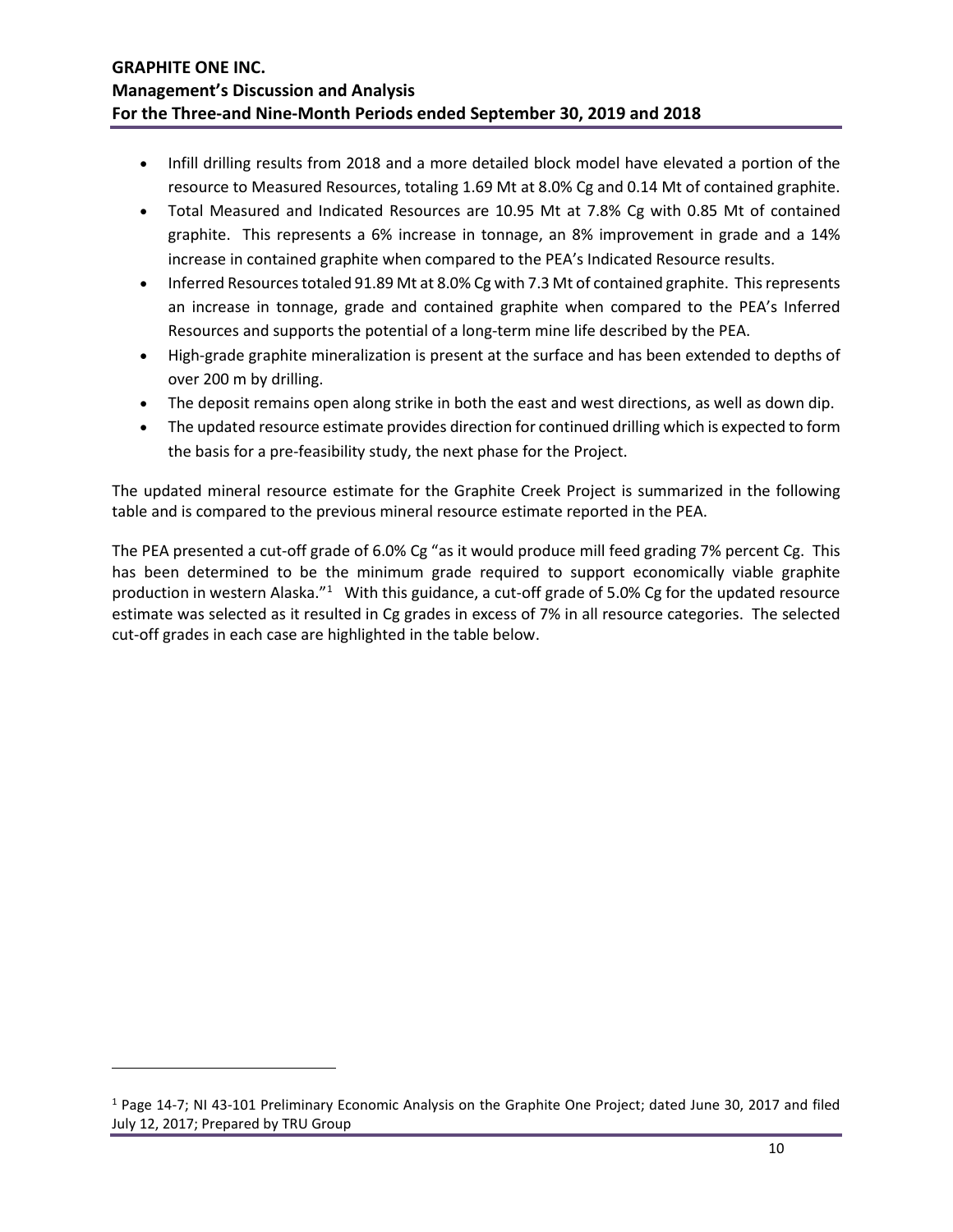|                                                            | Graphite Creek Resource Estimate Update: March 2019   |                                              |                                                  |                                                 |                                                       |                                                       | PEA June 30, 2017                   |                                                 |                                                            |
|------------------------------------------------------------|-------------------------------------------------------|----------------------------------------------|--------------------------------------------------|-------------------------------------------------|-------------------------------------------------------|-------------------------------------------------------|-------------------------------------|-------------------------------------------------|------------------------------------------------------------|
| <b>MINERAL</b><br><b>RESOURCE</b><br><b>CLASSIFICATION</b> | <b>CUT-OFF</b><br><b>GRADE</b><br>$(\% \, \text{Cg})$ | <b>TONNAGE</b><br>(MILLION<br><b>TONNES)</b> | <b>GRAPHITE</b><br><b>GRADE</b><br>$(%$ $(*$ Cg) | <b>CONTAINED</b><br><b>GRAPHITE</b><br>(TONNES) | <b>CUT-OFF</b><br><b>GRADE</b><br>$(\% \, \text{Cg})$ | <b>TONNAGE GRAPHITE</b><br>(MILLION<br><b>TONNES)</b> | <b>GRADE</b><br>$(\% \, \text{Cg})$ | <b>CONTAINED</b><br><b>GRAPHITE</b><br>(TONNES) | <b>MINERAL</b><br><b>RESOURCE</b><br><b>CLASSIFICATION</b> |
|                                                            | 4.0                                                   | 125.48                                       | 7.1%                                             | 8,850,296                                       | 4.0                                                   | 121.62                                                | 6.2%                                | 7,591,000                                       |                                                            |
|                                                            | 5.0                                                   | 91.89                                        | 8.0%                                             | 7,342,883                                       | 5.0                                                   | 105.81                                                | 6.5%                                | 6,881,000                                       |                                                            |
| WESTERFELD                                                 | 6.0                                                   | 65.94                                        | 9.0%                                             | 5,922,778                                       | 6.0                                                   | 71.24                                                 | 7.0%                                | 4,969,000                                       | <b>WYSCRAFE</b>                                            |
|                                                            | 7.0                                                   | 44.01                                        | 10.2%                                            | 4,504,835                                       | 7.0                                                   | 22.24                                                 | 8.2%                                | 1,823,000                                       |                                                            |
|                                                            | 8.0                                                   | 29.77                                        | 11.6%                                            | 3,440,831                                       | 8.0                                                   | 8.79                                                  | 9.3%                                | 817,000                                         |                                                            |
|                                                            | 4.0                                                   | 12.57                                        | 6.9%                                             | 864,110                                         | 4.0                                                   | 17.34                                                 | 6.4%                                | 1,111,000                                       |                                                            |
|                                                            | 5.0                                                   | 9.26                                         | 7.7%                                             | 715,363                                         | 5.0                                                   | 15.10                                                 | 6.7%                                | 1,009,000                                       |                                                            |
| <b>MOVOSTEE</b>                                            | 6.0                                                   | 6.45                                         | 8.7%                                             | 561,470                                         | 6.0                                                   | 10.32                                                 | 7.2%                                | 744,000                                         | <b>PEOLOGY</b> CO                                          |
|                                                            | 7.0                                                   | 4.32                                         | 9.8%                                             | 423,790                                         | 7.0                                                   | 4.46                                                  | 8.2%                                | 367,000                                         |                                                            |
|                                                            | 8.0                                                   | 2.80                                         | 11.1%                                            | 309,862                                         | 8.0                                                   | 2.07                                                  | 9.1%                                | 189,000                                         |                                                            |
|                                                            | 4.0                                                   | 2.19                                         | 7.2%                                             | 157,634                                         | 4.0                                                   | 0.00                                                  | 0.0%                                | 0                                               |                                                            |
|                                                            | 5.0                                                   | 1.69                                         | 8.0%                                             | 135,171                                         | 5.0                                                   | 0.00                                                  | 0.0%                                | 0                                               |                                                            |
| <b>MEASURED</b>                                            | 6.0                                                   | 1.22                                         | 9.0%                                             | 109,456                                         | 6.0                                                   | 0.00                                                  | 0.0%                                | 0                                               |                                                            |
|                                                            | 7.0                                                   | 0.84                                         | 10.1%                                            | 84,904                                          | 7.0                                                   | 0.00                                                  | 0.0%                                | 0                                               | <b>MEASURED</b>                                            |
|                                                            | 8.0                                                   | 0.57                                         | 11.3%                                            | 64,825                                          | 8.0                                                   | 0.00                                                  | 0.0%                                | 0                                               |                                                            |

#### **Comparison of Estimated Resources - March 2018 Resource Update to PEA Dated June 30, 2017**

|                 | 4.0 | 14.76 | 6.9%  | 1,021,744 | 4.0 | 17.34 | 6.4% | 1,111,000 |                 |
|-----------------|-----|-------|-------|-----------|-----|-------|------|-----------|-----------------|
| $\mathbf{x}$    | 5.0 | 10.95 | .8%   | 850,534   | 5.0 | 15.10 | 6.7% | 1,009,000 | $\pmb{\times}$  |
| <b>MUDICATE</b> | 6.0 | .67   | 8.8%  | 670,926   | 6.0 | 10.32 | 7.2% | 744,000   | <b>MOVEMED</b>  |
| <b>MEASURED</b> | 7.0 | 5.16  | 9.9%  | 508,694   | 7.0 | 4.46  | 8.2% | 367,000   | <b>MEASURED</b> |
|                 | 8.0 | 3.37  | 11.1% | 374,687   | 8.0 | 2.07  | 9.1% | 189,000   |                 |

Notes to the Mineral Resource Estimate:

1. Mineral resources are not mineral reserves and do not have demonstrated economic viability. There is no guarantee that all or any part of the indicated or inferred mineral resource will be converted into a mineral reserve. The collective work to date from the Graphite Creek Property indicates that while the project is in early stages of exploration/resource work that indications of the size and grade of the graphite give suggestions that they are of high enough concentration to be of economic interest.

Values in the tables have been rounded. Totals may not tally due to rounding.

The mineral resource estimate was prepared by Chris Valorose, M.Sc., MAusIMM of Valorose Consulting, Inc.

Mr. William Ellis, P. Geo, with Alaska Earth Sciences, Inc. provided oversite to the 2018 drilling and sampling program. Mr. Ellis is a "Qualified Person" under NI 43-101 and has reviewed and approved the mineral resource update.

#### **2019 Field Program, PFS and Ongoing Graphite Testing**

The Company contracted JDS Energy & Mining Inc. in May 2019 to initiate work on a preliminary feasibility study (PFS). Following financing, a continuation of a comprehensive program of environmental baseline data collection began in June and continued through the 2019 field season. This included surface water sampling, stream gauging, wetlands mapping, aquatic life surveys and erecting a meteorological data collection station on the project site. This comprehensive environmental baseline program will continue and facilitate timely permitting. A 3-hole core drilling program was conducted from late-September to early-November 2019 to collect PFS level engineering data collection for mine design and infrastructure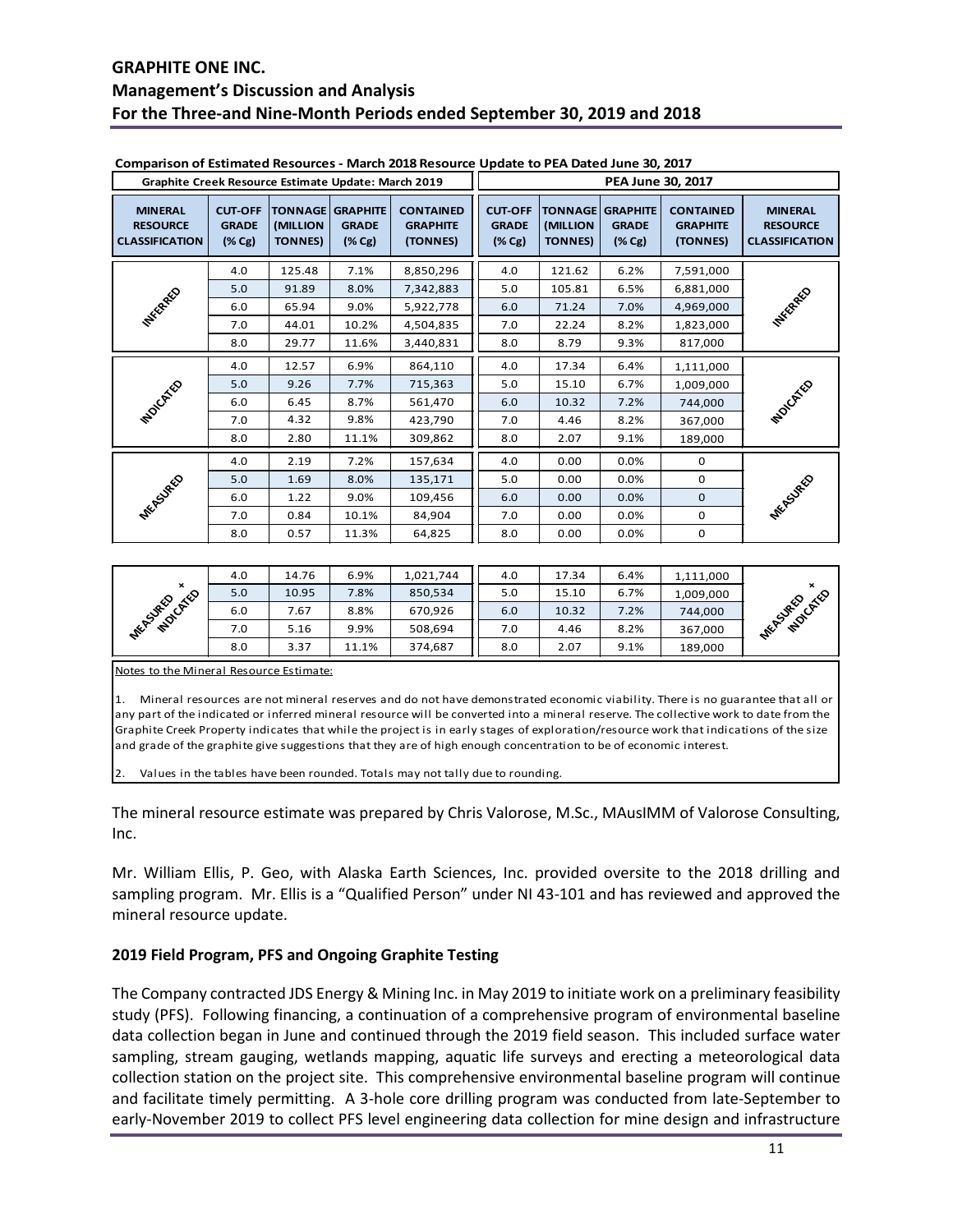planning. In addition, outreach to the Alaska Native villages closest to the Project and other local governmental entities continues. This includes an active Subsistence Advisory Council comprised of representatives from the closest communities to facilitate two-way communication about the Project, environmental protection measures and the subsistence resources of the region.

Research and development work also continues on the primary and secondary processing of Graphite Creek material. This includes work to better understand and quantify the significant features of STAX graphite as well as assess its performance in commercial equipment for establishing purchase specifications.

### **Overall Performance and Results of Operations**

The Company has generated no operating revenue to date and relies on the issuance of common shares as well as debt to finance exploration on its exploration and evaluation property, and to provide general operating working capital. The majority of the Company's expenditures relate to the acquisition and exploration of its exploration and evaluation property, as well as the evaluation of the Graphite Creek graphite, which is reflected in the Company's consolidated financial statements as capitalized exploration and evaluation costs.

# **Summary of Quarterly Results**

The following is a summary of selected financial data for the Company for the eight most recently completed quarters based on and derived from the unaudited consolidated financial statements of the Company.

| Period ended                                    | Sep 30<br>2019 | <b>Jun 30</b><br>2019 | Mar 31<br>2019 | Dec 31<br>2018 |
|-------------------------------------------------|----------------|-----------------------|----------------|----------------|
| Net loss $(5)$                                  | 447,085        | 799,315               | 410,184        | 272,033        |
| Basic and diluted loss<br>per common share (\$) | .01            | 0.02                  | 0.01           | 0.01           |

| Period ended                                    | Sep 30<br>2018 | <b>Jun 30</b><br>2018 | Mar 31<br>2018 | Dec 31<br>2017 |
|-------------------------------------------------|----------------|-----------------------|----------------|----------------|
| Net loss $(5)$                                  | 345,616        | 232,008               | 285,849        | 531,815        |
| Basic and diluted loss<br>per common share (\$) | 0.01           | 0.01                  | 0.01           | 0.02           |

Over the past eight quarters, the Company continued its focus on exploration and evaluation of the Graphite Creek Project including field programs in the summer and fall of 2018 and 2019 and release of revised resources estimates in early 2019. The 2018 and 2019 field programs have included core drilling, PFS level engineering evaluations for mine design and potential access routes, and ongoing environmental baseline surveys in preparation for state and federal permitting. The Company also continues to expand the profile of the Company with prospective and current investors while launching its PFS.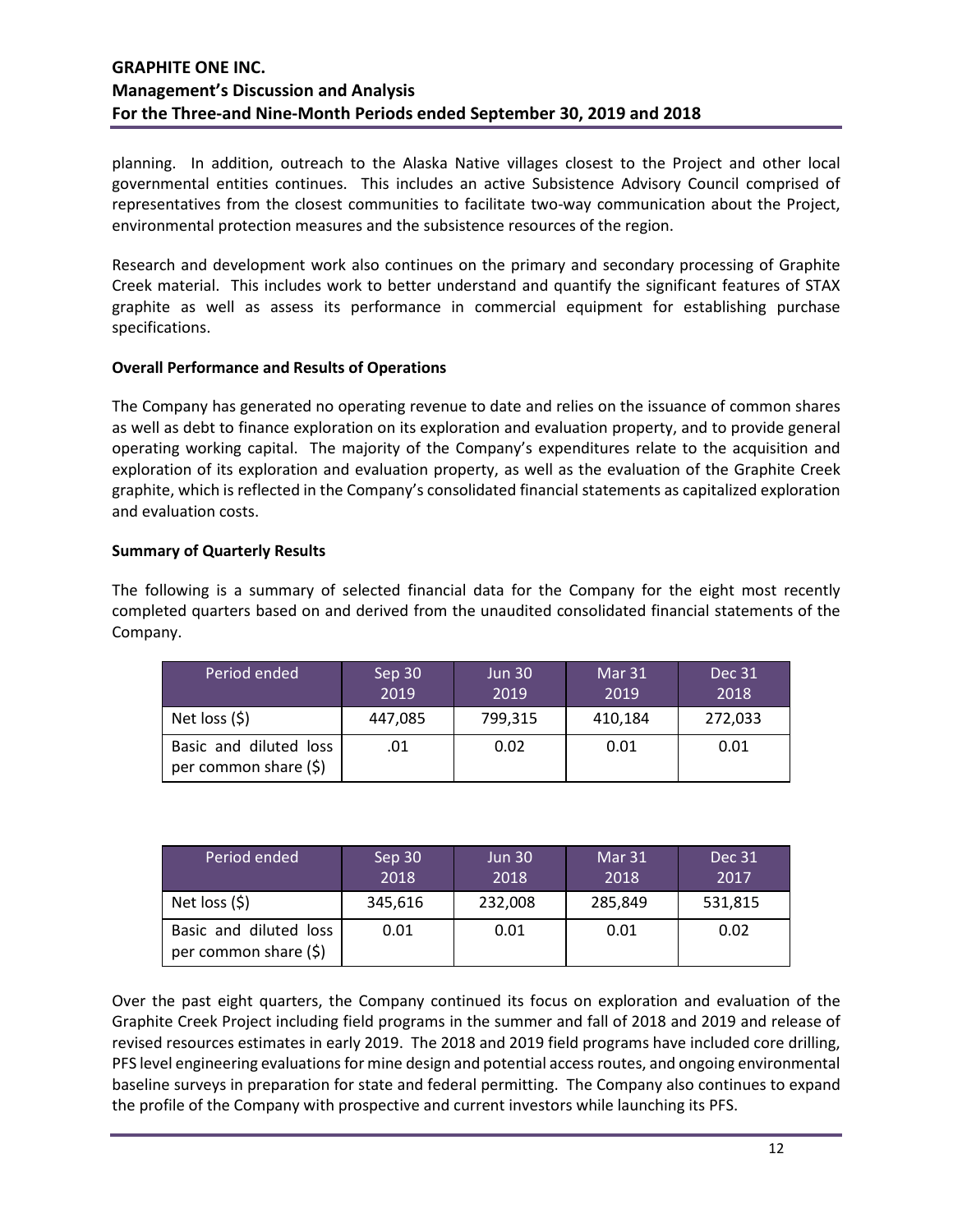#### **Results of Operations**

#### **Three months ended June 30, 2019**

During the three months ended September 30, 2019 (the "third quarter of 2019"), the Company incurred a net loss of \$447,085 compared to a net loss of \$345,616 during the three months ended September 30, 2018 (the "third quarter of 2018").

General and administrative expenses consist of management fees and salaries, marketing and investor relations, office and administration and professional fees.

| Three months ended September 30, | 2019    | 2018    | Increase/<br>(decrease) |
|----------------------------------|---------|---------|-------------------------|
| Management fees and salaries     | 174.497 | 180,149 | (5,652)                 |
| Marketing and investor relations | 68,531  | 84,999  | (16,468)                |
| Office and administration        | 60,057  | 20,788  | 39,269                  |
| Professional fees                | 37,755  | 22,073  | 15,682                  |
|                                  | 340,840 | 308,009 | 32,831                  |

**Management fees and salaries remained constant in the third quarter of 2019 when compared to** the third quarter of 2018 as the number and cost of personnel has remained unchanged.

- Marketing and investor relations costs decreased in the third quarter of 2019 primarily due to a reduction in marketing efforts compared to the third quarter of 2018.
- Office and administration costs increased in the third quarter of 2019 compared to the third quarter of 2018 for costs incurred for an independent review of compensation levels.
- Professional fees increased in the third quarter of 2019 compared to the third quarter of 2018 primarily due primarily to slightly lower legal fees incurred in the second quarter of 2019 compared to the second quarter of 2018.

#### **Nine months ended September 30, 2019**

During the nine months ended September 30, 2019, the Company incurred a net loss of \$1,579,845 compared to a net loss of \$861,166 during the nine months ended September 30, 2018.

General and administrative expenses consist of management fees and salaries, marketing and investor relations, office and administration and professional fees.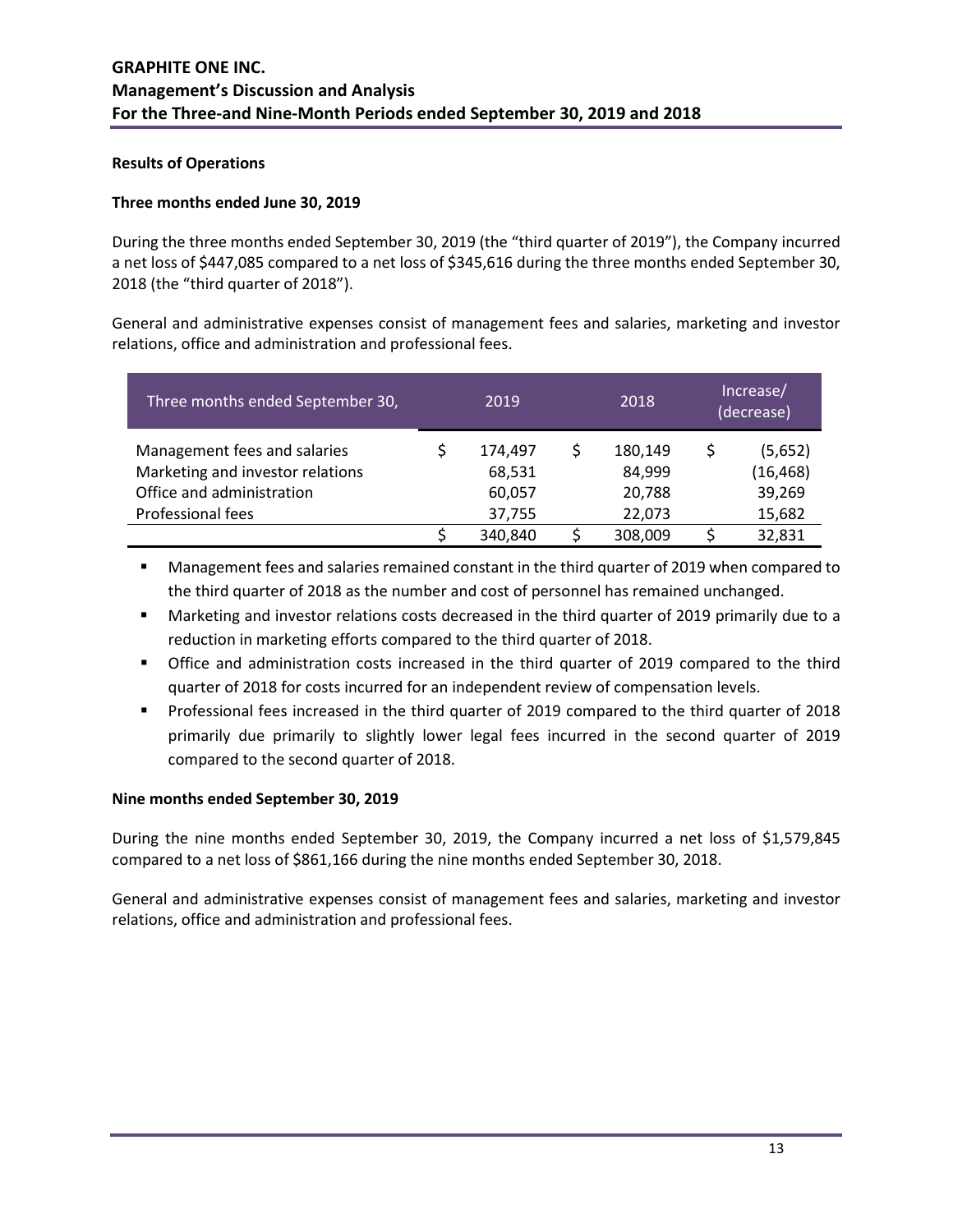| Nine months ended September 30,                                  | 2019               | 2018               |   | Increase/<br>(decrease) |
|------------------------------------------------------------------|--------------------|--------------------|---|-------------------------|
| Management fees and salaries<br>Marketing and investor relations | 541,091<br>250,432 | 538,608<br>168,611 | Ś | 2,483<br>81,821         |
| Office and administration<br>Professional fees                   | 234,062<br>96,636  | 93,977<br>59,953   |   | 140,085<br>36,683       |
|                                                                  | 1,122,221          | 861,149            |   | 261,072                 |

 Management fees and salaries remained constant in the nine months ended September 30, 2019 when compared to the nine months ended September 30, 2018 as the number and cost of personnel has remained unchanged.

- Marketing and investor relations costs increased in the nine months ended September 30, 2019 primarily due to the increased marketing efforts attending graphite conferences and higher investor relations communications costs compared to the nine months ended September 30, 2018.
- Office and administration costs increased in the nine months ended September 30, 2019 compared to the nine months ended September 30, 2018 primarily related to the Special Meeting of Shareholders held in Q1 2019, an increase in travel costs and an independent compensation study undertaken in the third quarter of 2019.
- Professional fees increased in the nine months ended September 30, 2019 compared to the nine months ended September 30, 2018 primarily due primarily to an increase in legal fees related to the costs related to the consolidation of the Company's shares and the change of the Company's name to Graphite One Inc.
- Share-based payments of \$367,800 were granted in the first half of 2019 compared to no sharebased payments granted in the first half of 2018.

# **Liquidity, Capital Resources and Going Concern**

The Company's consolidated financial statements have been prepared on a going concern basis which assumes that the Company will be able to realize its assets and discharge its liabilities in the normal course of business for the foreseeable future.

The continuing operations of the Company are dependent upon the Company's ability to arrange adequate financing in the near term. However, there can be no assurance that the Company will be able to obtain adequate financing in the future or that the terms of such financing will be favourable. If adequate financing is not available when required, the Company may be required to delay, scale back or eliminate various programs and may be unable to continue operations. The Company will seek such additional financing through debt or equity offerings, but there can be no assurance that such financing will be available on terms acceptable to the Company or at all.

The Company raised \$2,000,070 through the issuance of 6,666,900 units warrant during the nine months ended September 30, 2019, where each unit comprises one common share and one transferable common share purchase. During year ended December 31, 2018, the Company raised \$4,283,695 through the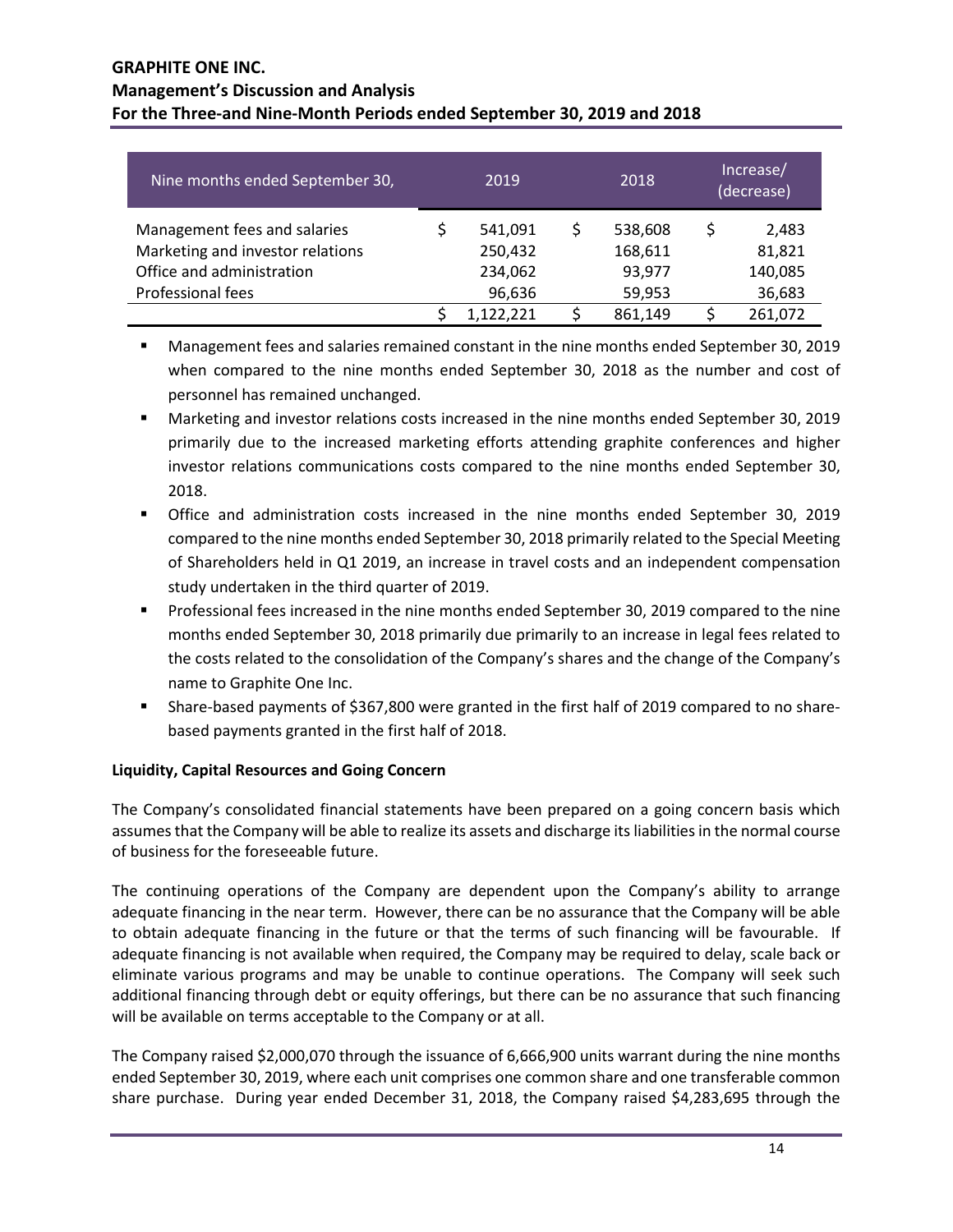issuance of 6,118,959 units, where each unit comprises of one common share and on transferable common share purchase warrant.

In September 2019, the Company entered into a loan agreement with Taiga Mining, Inc. ("Taiga") to borrow up to US\$4.8 million, of which US\$2.5 million was drawn down. The loan is unsecured with interest accruing at 12% per annum, compounded annually. The loan has a term of two years with the Company having the option to extend the term by an additional 12 months.

As at September 30, 2019, the Company had a cash balance of \$2,223,812 and working capital (current assets minus current liabilities) of \$1,752,373. Current liabilities as at September 30, 2019 totaled \$827,767 and long-term debt totaled \$3,336,796. The Company has incurred losses since inception and does not generate any cash inflows from operations. In the nine-month period ended September 30, 2019, cash used in operating activities totaled \$1,079,028.

The Company's ability to continue to meet its obligations and carry out its planned exploration activities is uncertain and dependent upon the continued financial support of its shareholders and on securing additional financing. There is, however, no assurance that any such initiatives will be sufficient and, as a result, there is significant doubt regarding the going concern assumption and, accordingly, the ultimate appropriateness of the use of accounting principles applicable to a going concern. The Company's consolidated financial statements do not reflect the adjustments to the carrying values of assets and liabilities and the reported expenses and balance sheet classifications that would be necessary if the Company were unable to realize its assets and settle its liabilities as a going concern in the normal course of operations for the foreseeable future. These adjustments could be material.

#### **Financial Instruments and risk management**

#### Financial instrument classification

The Company`s financial instruments recognized on the statement of financial position consist of cash, deposits and trade and other accounts payable and loans.

On adoption of IFRS 9, Graphite One has classified its cash and cash equivalents, deposits, trade payables and loans as subsequently measured at amortized cost. Until December 31, 2017, under IAS 39, Graphite One has classified its cash and cash equivalents and deposits as loans and receivables and trade and accounts payable as other liabilities, and accordingly they are measured at amortized cost. There is no impact of adoption of IFRS 9 on the carrying values of financial assets and liabilities.

The estimated fair market values of the Company`s financial instruments carried at amortized cost approximate their carrying values due to their short-term nature.

#### Financial Risk Management

The Company may be exposed to risks of varying degrees of significance which could affect its ability to achieve its strategic objectives. The main objectives of the Company's risk management processes are to ensure that risks are properly identified and that the capital base is adequate in relation to those risks. The principal risks to which the Company is exposed are described below.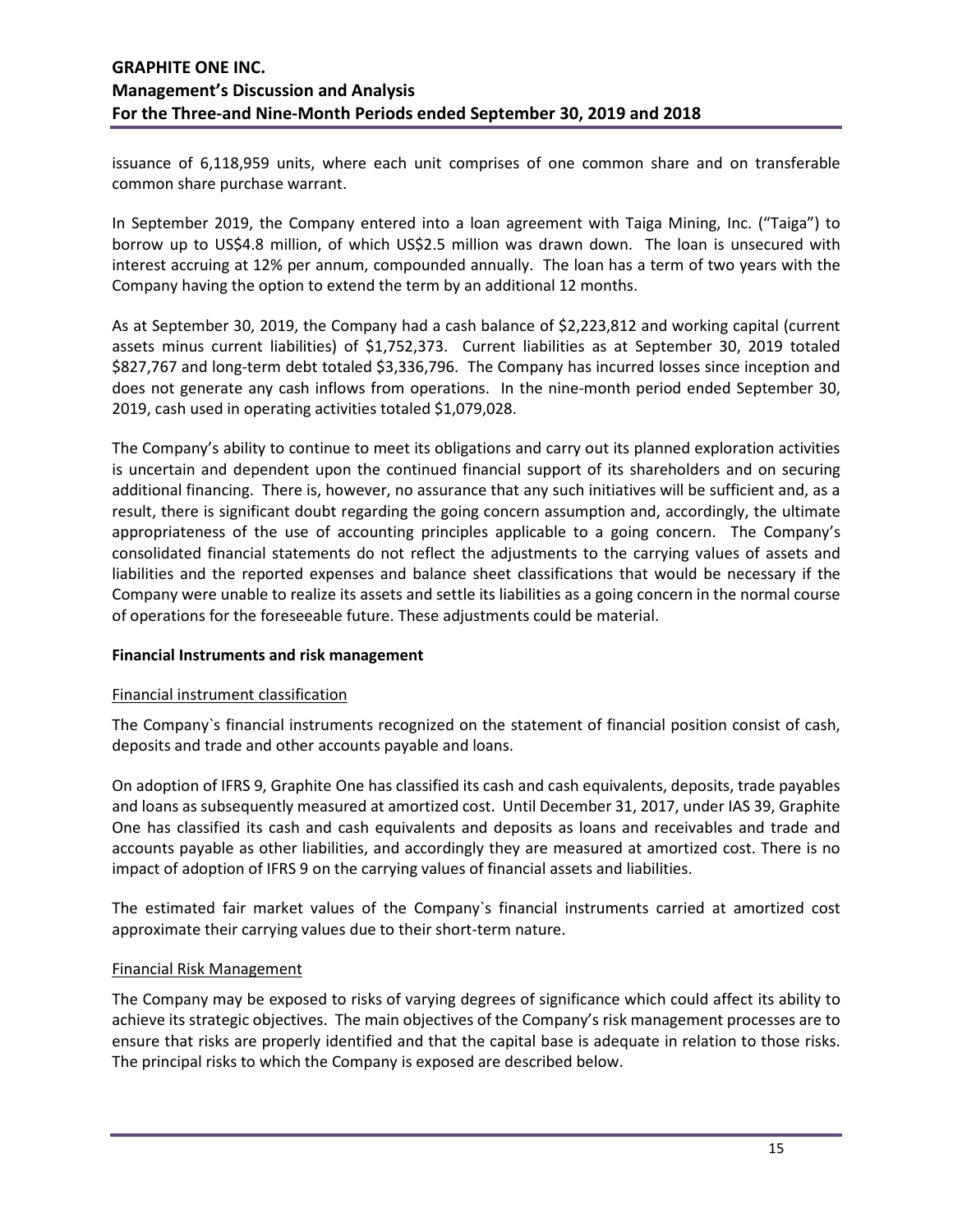#### Interest rate risk

Interest rate risk is the risk arising from the effect of changes in prevailing interest rates on the Company's financial instruments. The Company's cash balances held at financial institutions earn interest at rates which vary according to prevailing rates. The Company does not deem the associated interest rate risk to be material.

### Credit risk

Credit risk is the risk of potential loss to the Company if a counter party to a financial instrument fails to meet its contractual obligations. The Company is not exposed to any material credit risk.

#### Foreign currency risk

Foreign currency risk is the risk that the fair value of, or future cash flows from, the Company's financial instruments will fluctuate because of changes in foreign exchange rates. Graphite One maintains the majority of its cash reserves in Canadian dollars. A portion of the Company's funds are held in United States dollars and are, therefore, subject to fluctuations in foreign exchange rates.

At September 30, 2019, the Company has certain monetary items denominated in United States Dollars. Based on these net exposures, a 10% appreciation or depreciation of the Canadian dollar against the United States dollar would result in an increase or decrease of \$487,200 in the Company's net loss.

#### Liquidity risk

Liquidity risk is the risk that the Company will not meet its financial obligations as they fall due. See "Liquidity, Capital Resources and Going Concern" section.

| <b>Related party transactions and balances</b> |  |
|------------------------------------------------|--|
|------------------------------------------------|--|

| Relationships                               | Nature of the relationship                                                                                                                                                             |
|---------------------------------------------|----------------------------------------------------------------------------------------------------------------------------------------------------------------------------------------|
| Huston and Huston Holdings Corp. ("Huston") | Huston and Huston Holdings Corp. is a private<br>company controlled by Anthony Huston, an officer and<br>director of the Company which provides management<br>services to the Company. |
| Rockford Resources LLC ("Rockford")         | Rockford is a private company controlled by Patrick<br>Smith, a director of the Company which provides<br>director services to the Company.                                            |
| 0897877 BC Ltd. ("0897877 BC")              | 0897877 BC is a private company controlled by Brian<br>Budd, a director of the Company which provides<br>director services to the Company.                                             |
| Taiga Mining Company, Inc. ("Taiga")        | Taiga is a private company and a Control Person of the<br>Company in accordance with Policy 4.1 of the TSX<br>Venture Exchange Corporate Finance Manual.                               |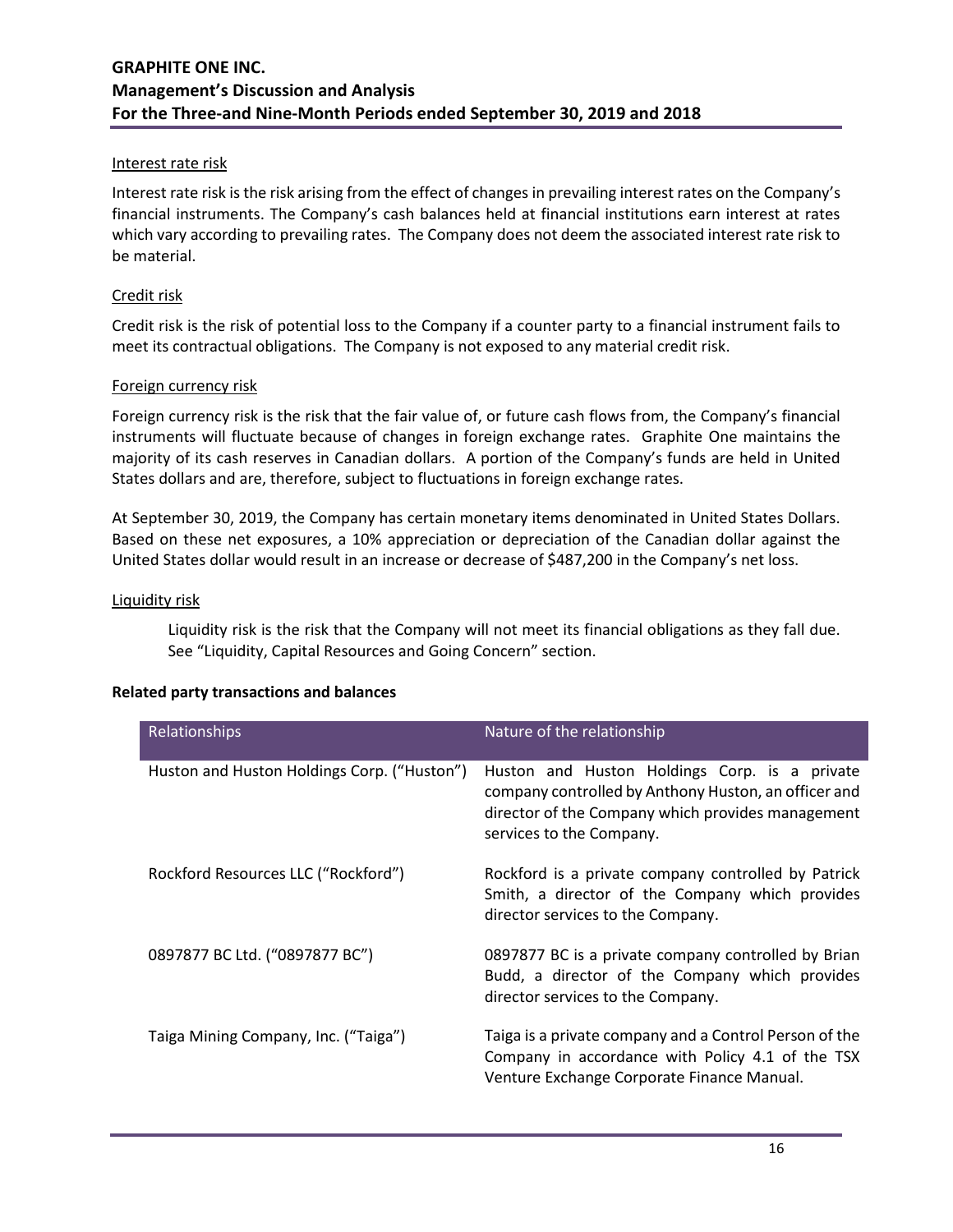|                                         | <b>Management Consulting and</b><br><b>Directors' Fees</b> |               |         |
|-----------------------------------------|------------------------------------------------------------|---------------|---------|
| For the nine months ended September 30  |                                                            | 2019          | 2018    |
| Huston & Huston Holdings Corp.          | \$                                                         | 187.500<br>-S | 187,500 |
| Rockford Resources, LLC                 |                                                            | 18,000        | 18,000  |
| 0897877 BC Ltd.                         |                                                            | 18,000        | 18,000  |
| For the three months ended September 30 |                                                            | 2019          | 2018    |
| Huston & Huston Holdings Corp.          | \$                                                         | 62.500<br>-S  | 62,500  |
| Rockford Resources, LLC                 |                                                            | 6,000         | 6.000   |
| 0897877 BC Ltd.                         |                                                            | 6,000         | 6,000   |

#### Related party transactions

The above transactions relate to consulting fees incurred by the Company. Management services expenses are included in Management fees and salaries and marketing consulting expenses are included in Marketing, advisory and investor relations in the consolidated statements of financial position.

During the nine months ended September 30, 2019, the Company settled the 2018 loan payable with Taiga through the issuance of 1,330,000 common shares and paid \$13,274 in interest. In September 2019, the Company entered into another loan agreement with Taiga for US\$4.8 million, of which US\$2.5 million was drawn down. The loan is unsecured with interest accruing at 12% per annum, compounded annually. The loan has a term of two years with the Company having the option to extend the term by an additional 12 months.

Amounts owing to related parties are non-interest bearing, unsecured and due on demand. The transactions were in the normal course of operations. At September 30, 2019, the Company owed \$3,355,022 (September 30, 2018 - \$89,210) to related parties.

| For the nine months ended September 30,  |    | 2019      |    | 2018    |
|------------------------------------------|----|-----------|----|---------|
| Consulting and directors' fees           | \$ | 223,500   | \$ | 223,500 |
| Salaries and benefits                    |    | 607,109   |    | 479,346 |
| Stock-based compensation                 |    | 343,280   |    | 49,700  |
|                                          | ς  | 1,173,889 | \$ | 752,546 |
|                                          |    |           |    |         |
| For the three months ended September 30, |    | 2019      |    | 2018    |
| Consulting and directors' fees           | \$ | 74,500    | \$ | 74,500  |
| Salaries and benefits                    |    | 190,456   |    | 212,482 |
|                                          | Ś  | 264.956   | S  | 286,982 |

#### Key management compensation

Key management are those personnel having the authority and responsibility for planning, directing and controlling the Company and include the President, Chief Executive Officer, Directors, Chief Financial Officer and Chief Operating Officer.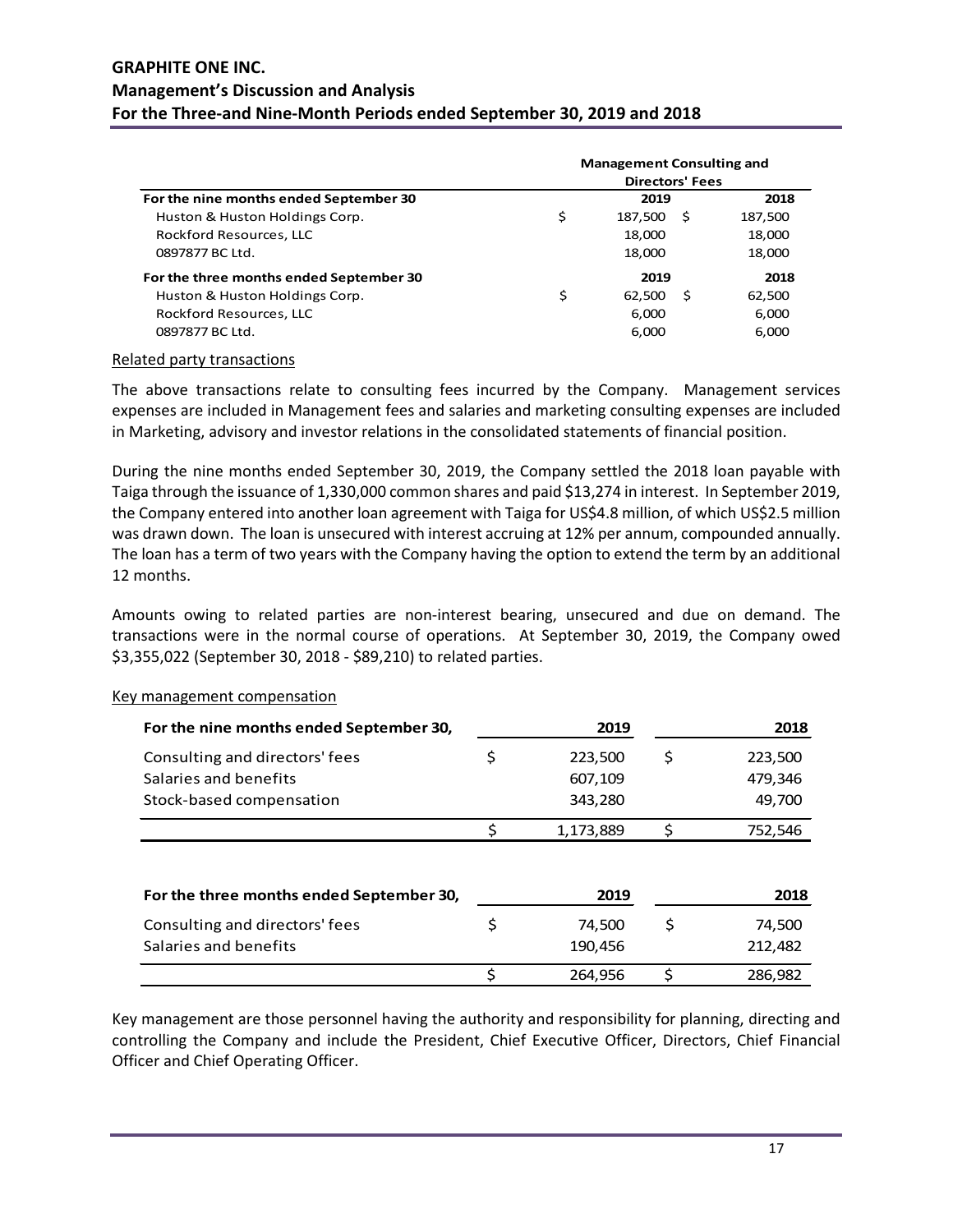#### Management contracts

The Company entered into a consulting agreement effective February 1, 2014 with a private company controlled by the President and CEO to provide certain management services to the Company ("the 2014 Agreement"). Pursuant to the 2014 Agreement, the Company paid an annual fee for services of \$250,000 and, in the event of a change of control of the Company, would have paid an amount equal to three times the annual fee. Subsequent to September 30, 2016, the Company entered into a new consulting agreement to replace the 2014 Agreement with a private company controlled by the President and CEO (the "New President & CEO Agreement"). Pursuant to the New President & CEO Agreement, the Company will also pay an annual fee for services of \$250,000 and, in the event of a change of control of the Company, an amount equal to three times the annual fee.

Commencing January 1, 2016, the Executive Chairman has been engaged as an employee of the Company. Subsequent to September 30, 2016, the Company finalized the terms of the employment agreement with the Executive Chairman. Under this agreement, the Company will also pay an annual fee for services of \$200,000 and, in the event of change of control of the Company, an amount equal to two times the annual salary.

Commencing January 1, 2016, the Chief Financial Officer has been engaged as an employee of the Company. Subsequent to September 30, 2016, the Company finalized the terms of the employment agreement with the Chief Financial Officer. Under this agreement, the Company will pay an annual fee for services of \$190,000 and, in the event of a change of control of the Company, an amount equal to two times the annual salary.

# **Outstanding Share Data**

The following table summarizes the Company's outstanding share capital (after share consolidation):

|                                                                      | November 20, 2019 |
|----------------------------------------------------------------------|-------------------|
| Common shares issued and outstanding                                 | 40,609,143        |
| Stock options outstanding (weighted average exercise price \$0.65)   | 4,015,000         |
| Warrants outstanding (weighed average exercise price \$0.79)         | 15,285,330        |
| Broker warrants outstanding (weighted average exercise price \$1.03) | 28,056            |
| Fully diluted common shares outstanding                              | 59,937,529        |

# **Additional Disclosure for Venture Issuers without Significant Revenue**

Details of the Company's general and administrative expenses for the three and nine-months ended September 30, 2019 and September 30, 2018 are included in the results of operations section of this MD&A. Details of the Company's expenditures relating to exploration and evaluation properties are presented in Note 5 to the consolidated financial statements.

#### **Mining Risks**

The Company is subject to risks typical in the mining business. Many are beyond its control and their aggregate effects are impossible to predict with any degree of certainty. Mining risks include, but are not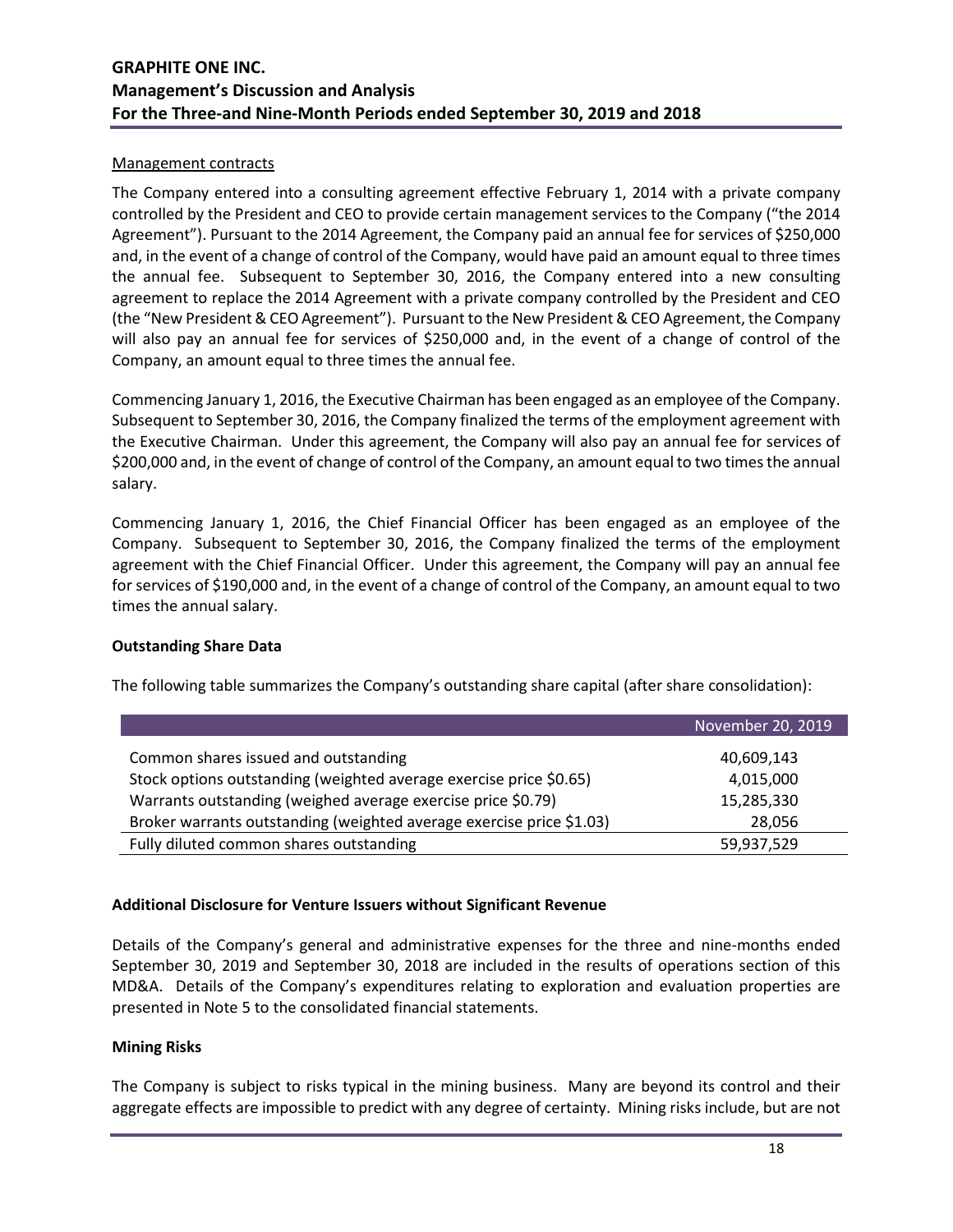limited to: uncertainty of exploration programs successfully revealing an economic resource; possibility of encountering unusual or unexpected geological formations; adverse weather, flooding or other conditions affecting exploration or extraction of materials or delivery of equipment, supplies or products; equipment failure; unforeseen events or conditions impacting the intended exploration, development or construction schedules or the estimated costs; availability of skilled workers; and timely granting of permits.

# **Business Risks**

Exploration, development, production, processing and marketing of mineral resources involves numerous business risks, some of which are beyond the Company's control. These can be categorized as operational, financial and regulatory risks. The Company continuously monitors and responds to changes in these factors and adheres to all regulations governing its operations. Insurance may be maintained at levels consistent with prudent industry practices to minimize risks however the Company is not fully insured against all risks nor are all such risks insurable or mitigable.

• Operational risks include, among others, the ability to: find, develop and produce economical graphite products; meet exploration, development and production timelines including the timely completion of pre-feasibility and feasibility studies; successfully develop and market satisfactory quantities of graphite products and services at profitable prices; hire, train and retain skilled employees and contractors; conduct operations in a cost effective and safe manner; and, consistently maintain the Company's social license to operate.

• Financial risks include, among others: availability of capital; volatility of commodity prices and rates for interest, foreign exchange and inflation; and, fluctuations in prices of equipment, supplies and products. These could all be affected by perceived changes in the stability of the global and regional political, economic and banking systems. The graphite industry's demand, supply and pricing could be affected by high competitor production rates in major producing regions or future technologies that use less graphite.

• Regulatory risks include, among others: the ability to obtain Project permits in a timely manner and a change in local, regional, national or international regulations regarding development, production, transportation, taxation, tariffs, fees, duties, or product use.

# **Outlook**

The Company's primary focus is the exploration and development of the Graphite Creek Project. In addition to the exploration at this Property, the Company may evaluate other prospects worthy of exploration and development. The ability of the Company to do so is contingent upon its ongoing ability to raise the risk capital necessary to advance such prospects.

# **Approval**

The Board of Directors of the Company have approved the disclosure contained in this MD&A as of November 20, 2019.